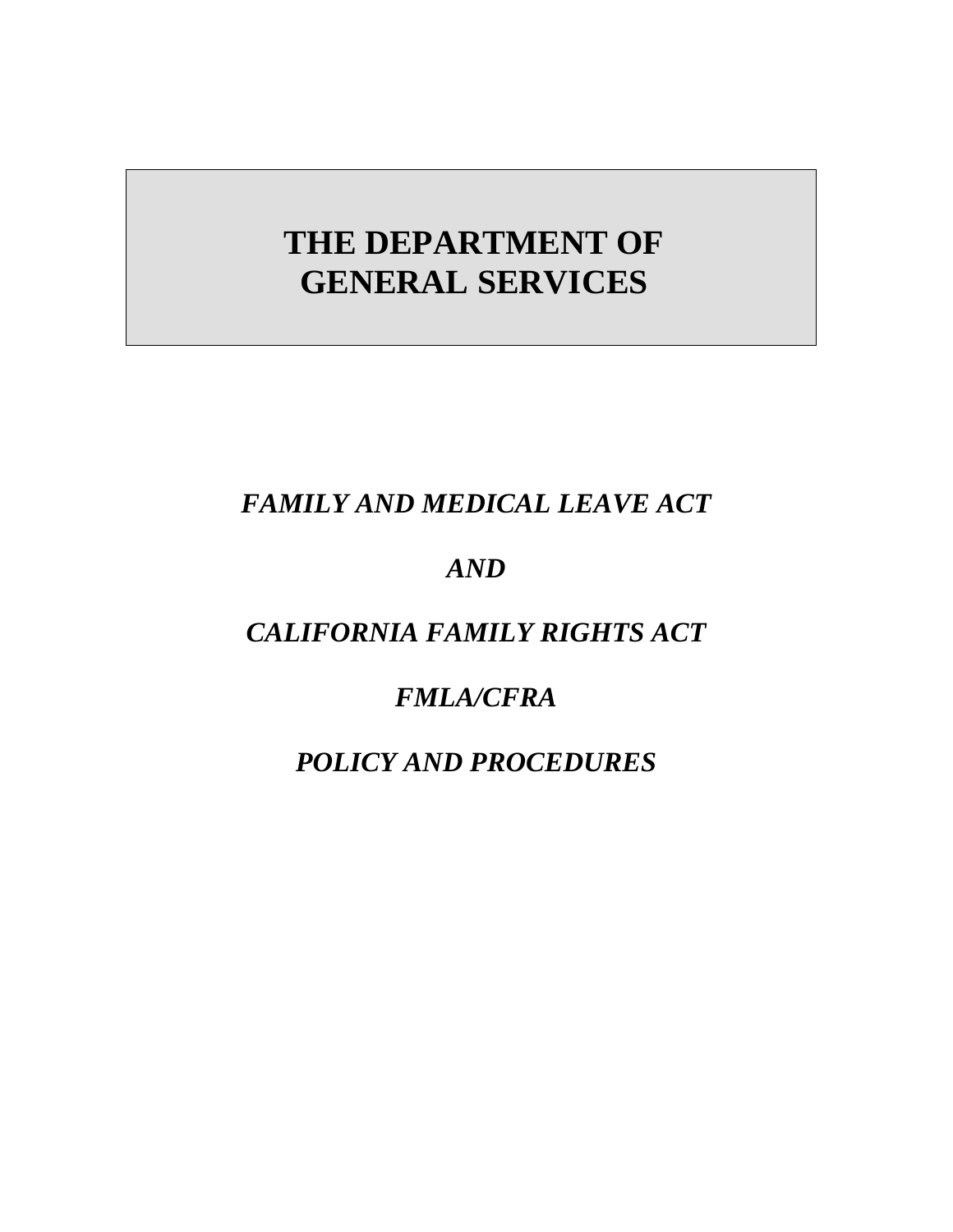# **Table of Contents**

| <b>INTRODUCTION</b>                                                                                                                                                                                                                  |    |
|--------------------------------------------------------------------------------------------------------------------------------------------------------------------------------------------------------------------------------------|----|
|                                                                                                                                                                                                                                      |    |
|                                                                                                                                                                                                                                      |    |
|                                                                                                                                                                                                                                      |    |
|                                                                                                                                                                                                                                      |    |
|                                                                                                                                                                                                                                      |    |
|                                                                                                                                                                                                                                      |    |
| DEFINITIONS 22                                                                                                                                                                                                                       |    |
|                                                                                                                                                                                                                                      |    |
| Health care provider 2000 and 2000 and 2000 and 2000 and 2000 and 2000 and 2000 and 2000 and 2000 and 2000 and 2000 and 2000 and 2000 and 2000 and 2000 and 2000 and 2000 and 2000 and 2000 and 2000 and 2000 and 2000 and 200       |    |
|                                                                                                                                                                                                                                      |    |
| REASONS FOR FMLA/CFRA LEAVE <b>MARIOR</b> 23 MHz                                                                                                                                                                                     |    |
|                                                                                                                                                                                                                                      |    |
|                                                                                                                                                                                                                                      |    |
|                                                                                                                                                                                                                                      |    |
|                                                                                                                                                                                                                                      |    |
|                                                                                                                                                                                                                                      |    |
| Periodic reporting of condition manuscription of the condition of the condition of the condition of the condition of the condition of the condition of the condition of the condition of the condition of the condition of the       |    |
| Sick leave restriction <u>manual contract of the set of the set of the set of the set of the set of the set of the set of the set of the set of the set of the set of the set of the set of the set of the set of the set of the</u> |    |
|                                                                                                                                                                                                                                      |    |
|                                                                                                                                                                                                                                      |    |
|                                                                                                                                                                                                                                      |    |
|                                                                                                                                                                                                                                      |    |
|                                                                                                                                                                                                                                      |    |
|                                                                                                                                                                                                                                      |    |
| Care for family member or birth/adoption/foster care placement 38                                                                                                                                                                    |    |
| Supervisor 99                                                                                                                                                                                                                        |    |
|                                                                                                                                                                                                                                      |    |
|                                                                                                                                                                                                                                      |    |
| Supervisor has not received advance notification <b>manually contained</b> and 10                                                                                                                                                    |    |
| <b>Attendance Clerk</b>                                                                                                                                                                                                              | 11 |
| <b>Personnel Transactions</b>                                                                                                                                                                                                        | 11 |
|                                                                                                                                                                                                                                      |    |
|                                                                                                                                                                                                                                      |    |
|                                                                                                                                                                                                                                      |    |
| <b>DISCRIMINATION</b>                                                                                                                                                                                                                |    |
| <b>APPENDICES</b>                                                                                                                                                                                                                    |    |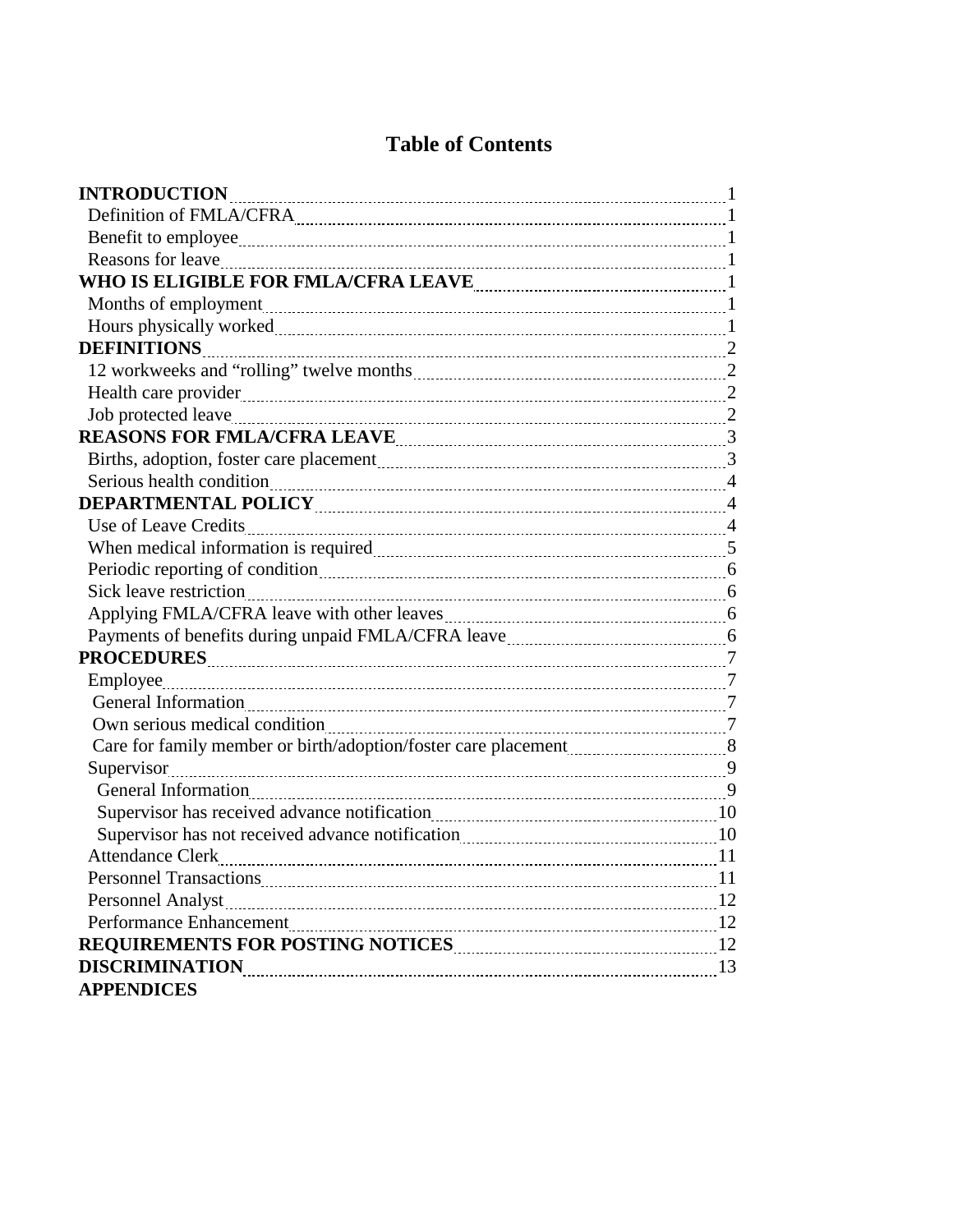# **Family and Medical Leave Act/California Family Rights Act (FMLA/CFRA)**

### *INTRODUCTION*

| Definition of the<br><b>Family and Medical</b><br>Leave Act (FMLA)<br>and the California<br><b>Family Rights Act</b><br>(CFRA) | FMLA is based on a Federal law and is administered by the U.S.<br>Department of Labor (DOL), Employment Standards Administration, Wage<br>and Hour Division. CFRA is a state law, which is administered by the<br>Department of Fair Employment and Housing (DFEH). State legislation in<br>1993 changed the state law to generally conform to the provisions of the<br>FMLA.<br>FMLA/CFRA does not supersede any memoranda of understanding that<br>provides greater family or medical leave rights.                                                                                        |  |  |  |
|--------------------------------------------------------------------------------------------------------------------------------|----------------------------------------------------------------------------------------------------------------------------------------------------------------------------------------------------------------------------------------------------------------------------------------------------------------------------------------------------------------------------------------------------------------------------------------------------------------------------------------------------------------------------------------------------------------------------------------------|--|--|--|
| <b>Benefit to employee</b>                                                                                                     | FMLA/CFRA authorizes an eligible employee to take up to a total of<br>twelve (12) workweeks of paid or unpaid job-protected leave with<br>employer-paid health, dental, and vision benefits during a "rolling" twelve<br>(12)-month period for one or more of the following reasons:                                                                                                                                                                                                                                                                                                         |  |  |  |
| <b>Reasons for leave</b>                                                                                                       | The birth of a child or adoption or foster care placement of a child.<br>$\bullet$<br>To care for an immediate family member (spouse, child or parent) with<br>$\bullet$<br>a serious health condition.<br>When the employee is unable to work because of a serious health<br>$\bullet$<br>condition.                                                                                                                                                                                                                                                                                        |  |  |  |
|                                                                                                                                | <b>WHO IS ELIGIBLE FOR FMLA/CFRA LEAVE</b>                                                                                                                                                                                                                                                                                                                                                                                                                                                                                                                                                   |  |  |  |
| <b>Twelve months and</b><br>1250 hours<br>requirements                                                                         | An employee who has been employed for a total of at least twelve<br>1.<br>(12) months on the date on which any FMLA/CFRA leave is to<br>commence, and<br>Who, on the date on which any FMLA/CFRA leave is to commence,<br>2.<br>has physically worked for at least 1,250 hours during the previous<br>twelve (12)-month period. The hours need not be consecutive hours.<br>Time off for sick leave, vacation/annual leave, administrative time off<br>(ATO), compensating time off (CTO), holidays, informal time off<br>(ITO) or personal leave (PL) are not to be counted toward the 1250 |  |  |  |

hours of work.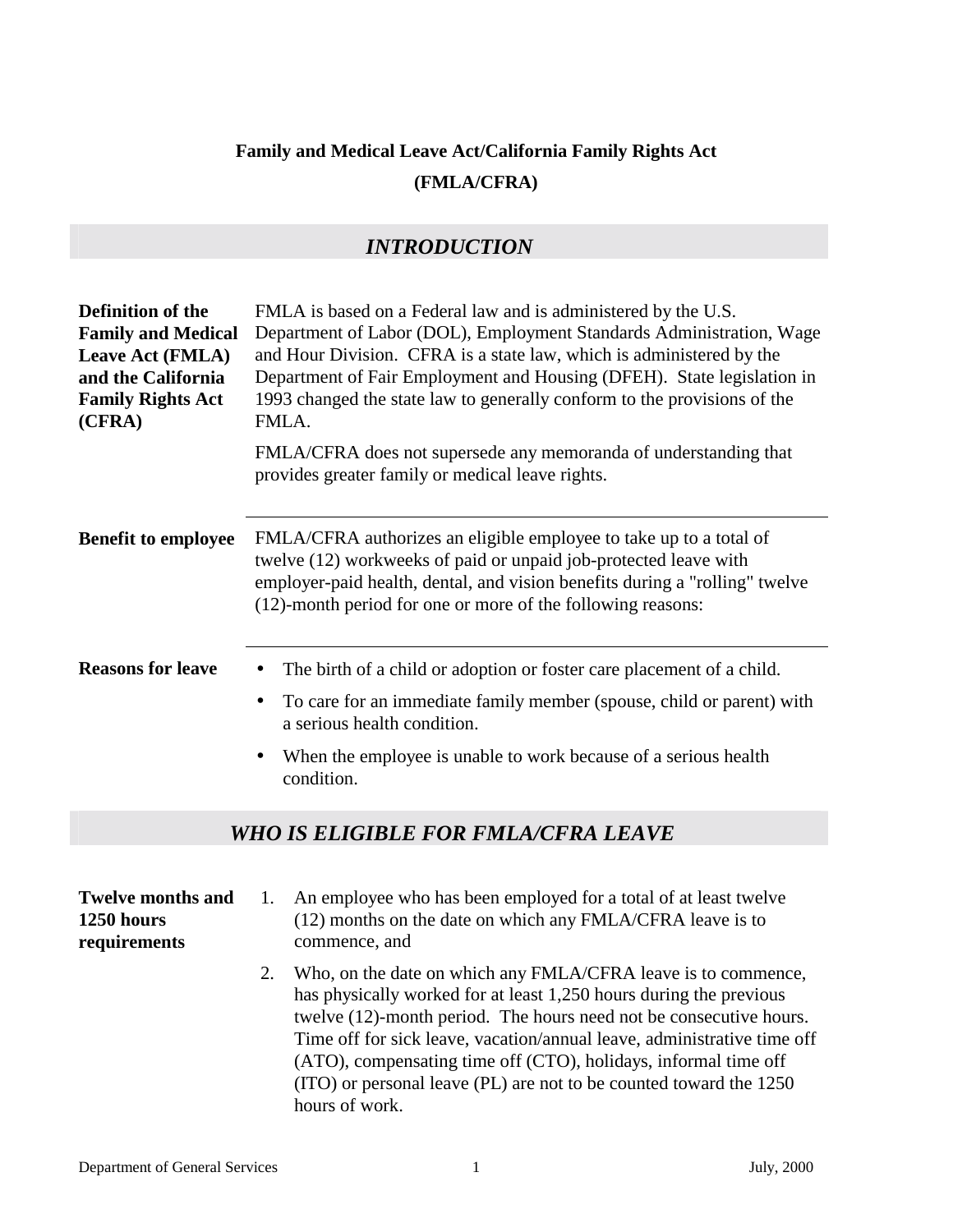## *DEFINITIONS*

| Twelve (12)<br><b>Workweeks and</b><br>"rolling" twelve<br>month | An FMLA/CFRA leave may be taken in one twelve (12) workweek<br>period, or in increments of a tenth hour or more that total twelve (12)<br>workweeks. The twelve (12) workweek period means 60 working days, or<br>480 hours, for most full-time employees. For eligible employees who<br>work less than full-time, the number of working days is adjusted on a<br>proportional basis. For example, for an employee who works half time,<br>twelve (12) workweeks means thirty (30) full days or sixty (60) half days,<br>or 240 hours.                                                                        |  |  |
|------------------------------------------------------------------|---------------------------------------------------------------------------------------------------------------------------------------------------------------------------------------------------------------------------------------------------------------------------------------------------------------------------------------------------------------------------------------------------------------------------------------------------------------------------------------------------------------------------------------------------------------------------------------------------------------|--|--|
|                                                                  | A rolling twelve month period is measured backward from the date an<br>employee uses any FMLA/CFRA leave. Each time an employee takes an<br>FMLA/CFRA leave, the remaining leave entitlement is any balance of the<br>twelve (12) workweeks that has not been used during the preceding twelve<br>$(12)$ months.                                                                                                                                                                                                                                                                                              |  |  |
| <b>Health care</b><br>provider                                   | A doctor of medicine or osteopathy authorized to practice medicine or<br>surgery by the state in which the doctor practices.                                                                                                                                                                                                                                                                                                                                                                                                                                                                                  |  |  |
|                                                                  | A podiatrist, dentist, clinical psychologist, optometrist or chiropractor (a<br>chiropractor is limited to manual manipulation of the spine to correct a<br>subluxation as demonstrated by X-ray to exist) authorized to practice, and<br>performing within the scope of their practice, under state law.                                                                                                                                                                                                                                                                                                     |  |  |
|                                                                  | A nurse practitioner or nurse-midwife authorized to practice, and<br>performing within the scope of their practice, as defined under state law.                                                                                                                                                                                                                                                                                                                                                                                                                                                               |  |  |
|                                                                  | A Christian Science practitioner listed with the First Church of Christ,<br>Scientist in Boston, Massachusetts.                                                                                                                                                                                                                                                                                                                                                                                                                                                                                               |  |  |
|                                                                  | A health care provider as defined above, who practices in a country other<br>than the United States, who is authorized to practice in accordance with<br>the law of that country.                                                                                                                                                                                                                                                                                                                                                                                                                             |  |  |
| <b>Job protected</b><br>leave                                    | An employee returning to work from an FMLA/CFRA leave is entitled to<br>be restored to the same position of employment (the one held by the<br>employee when notice was given or the leave commenced) or to an<br>equivalent position with equivalent employment benefits, pay, and other<br>terms and conditions of employment. An employee may be temporarily<br>transferred to an available alternative position, for which he or she is<br>qualified, that has equivalent pay and benefits, that better accommodates<br>the employee's need to take intermittent leave or reduce his or her time<br>base. |  |  |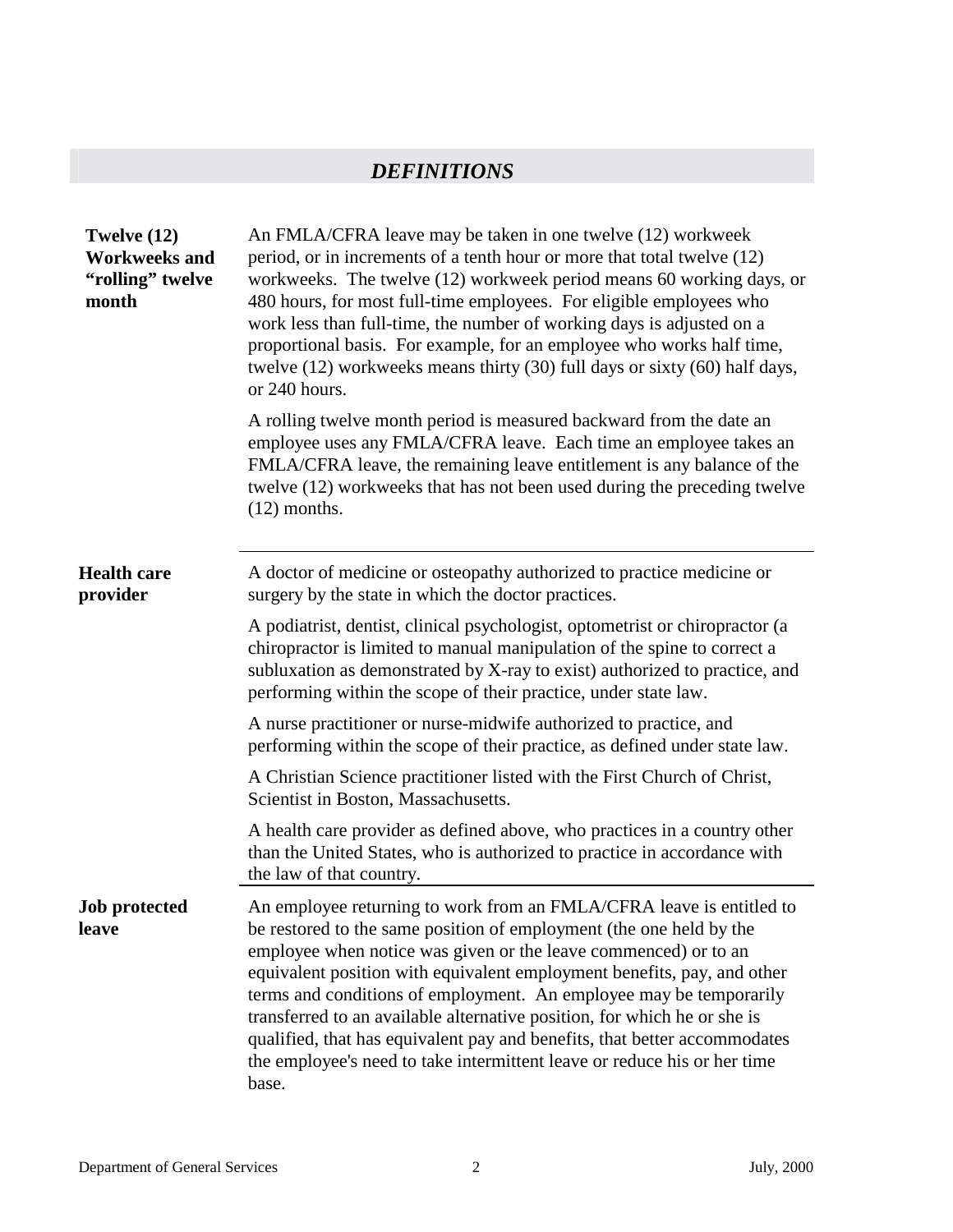# *REASONS FOR FMLA/CFRA LEAVE*

| Birth/adoption/<br>foster care<br>placement  |    | 1. The birth of a child or adoption or foster care placement of a<br>child. FMLA/CFRA leave includes maternity and paternity leaves.<br>This leave does not include pregnancy-related or childbirth-related<br>disabilities. An employee who is <b>disabled</b> on account of pregnancy,<br>childbirth, or related medical conditions is entitled to take Pregnancy<br>Disability Leave (PDL) for the period of the actual disability of six (6)<br>weeks up to four (4) months. An employee need not meet the<br>eligibility requirements for FMLA/CFRA to be eligible for PDL. A<br>pregnancy/childbirth-related disability leave will be deducted from an<br>employee's FMLA (12) leave entitlement. The CFRA entitles<br>employees to an additional twelve weeks of bonding leave. If an<br>employee elects both PDL and FMLA/CFRA, the Department will<br>only pay for its portion of the employee's health, dental, and vision<br>benefits for twelve (12) weeks, no matter whether the employee is on<br>PDL or FMLA/CFRA leave. |
|----------------------------------------------|----|-----------------------------------------------------------------------------------------------------------------------------------------------------------------------------------------------------------------------------------------------------------------------------------------------------------------------------------------------------------------------------------------------------------------------------------------------------------------------------------------------------------------------------------------------------------------------------------------------------------------------------------------------------------------------------------------------------------------------------------------------------------------------------------------------------------------------------------------------------------------------------------------------------------------------------------------------------------------------------------------------------------------------------------------|
| <b>Family member or</b>                      |    | FMLA/CFRA leave is provided to either parent for birth, adoption, or<br>foster placement of a child. Parents may be on leave simultaneously as<br>long as there is a certification of the need for their care. The<br>minimum duration of FMLA/CFRA leave taken because of the birth<br>of the employee's child or the placement of a child with the employee<br>for adoption or foster care is two $(2)$ weeks. However, the Department<br>will grant a request for FMLA/CFRA leave for these purposes of at<br>least one day but less than two weeks' duration on any two occasions.<br>Leave for childbirth or placement for adoption or foster care must<br>conclude within twelve (12) months of the birth or placement.                                                                                                                                                                                                                                                                                                           |
| employee with<br>serious health<br>condition | 2. | To care for an immediate family member (spouse, child or parent)<br>with a serious health condition. A spouse is a husband or a wife as<br>defined or recognized under state law. Child means a biological,<br>adopted, or foster child, stepchild, legal ward, or a child of a person<br>standing "in loco parentis" (in the place of a parent, or a parent's<br>authority), who is under 18 years of age, or 18 years of age or older<br>and incapable of self-care because of mental or physical disability.<br><b>Parent</b> is a biological or adoptive parent or a person who stood "in<br>loco parentis" to an employee when the employee was a child.<br>Parent-in-law does not qualify.                                                                                                                                                                                                                                                                                                                                        |
|                                              | 3. | The employee is unable to work because of a serious health<br>condition.                                                                                                                                                                                                                                                                                                                                                                                                                                                                                                                                                                                                                                                                                                                                                                                                                                                                                                                                                                |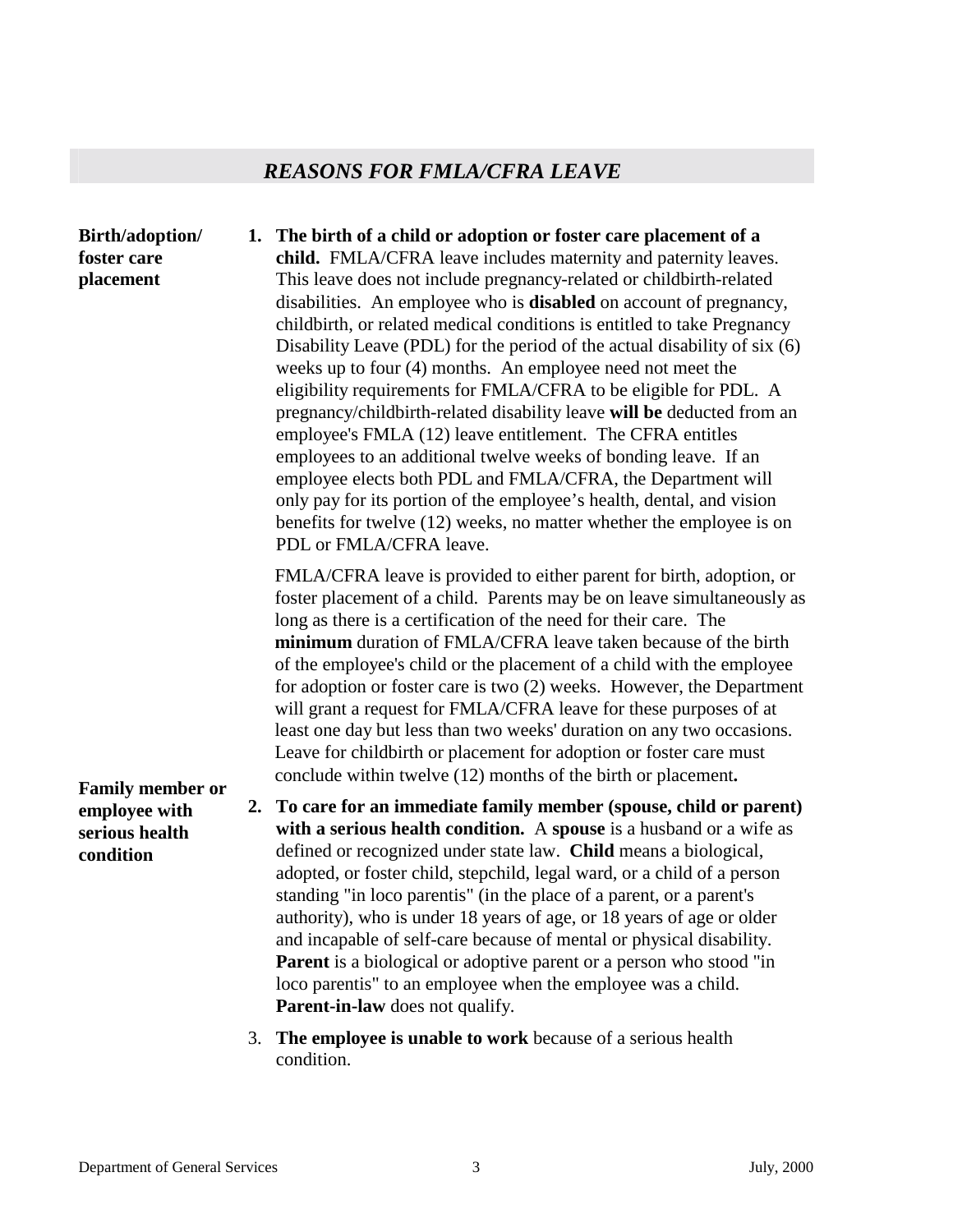## *REASONS FOR FMLA/CFRA LEAVE (CONT.)* **Serious health condition**  A **serious health condition** means an illness, injury, impairment, or physical or mental condition. A serious health condition involves: • Any period of incapacity or treatment in connection with, or consequent to, inpatient care (i.e., an overnight stay) in a hospital, hospice, or residential medical care facility. • Any period of incapacity requiring absence from work, school, or other regular daily activities, of more than three consecutive calendar days, that involves continuing treatment by (or under the supervision of) a health care provider. • Continuing treatment by or under the supervision of a health care provider for a chronic or long-term health condition that is incurable or so serious that, if not treated, would likely result in a period of incapacity of more than three calendar days, or for prenatal care (other than routine medical appointments). • Restorative dental or plastic surgery after an accident or injury, or the removal of cancerous growths are serious health conditions if all the conditions of this regulation (29 CFR 825.114) are met. Voluntary or cosmetic treatments (such as most treatments for orthodontia or acne) which are not medically necessary are not "serious health conditions," unless inpatient hospital care is required. Routine preventive physical examinations are excluded. *DEPARTMENTAL POLICY* **Use of leave credits An eligible employee may use paid accrued leave; e.g., annual leave, personal leave, sick leave, and vacation, during a qualified FMLA/CFRA event**. The Department **will** count this leave against the employee's twelve (12) workweek entitlement.

- 1. Sick leave may only be used in accordance with collective bargaining agreements and/or applicable civil service laws, rules, and policies. If a leave is FMLA/CFRA qualifying, no limitation will be placed on the employee's use of paid vacation, annual leave, or personal leave.
- **2.** Paid/unpaid leave may be taken in one twelve (12) workweek period or in increments of a tenth of an hour or more. When a leave is taken for a medical or other FMLA/CFRA related appointment, the employee must make a reasonable effort to schedule the appointment at a time that minimizes disruption to the Department's operations.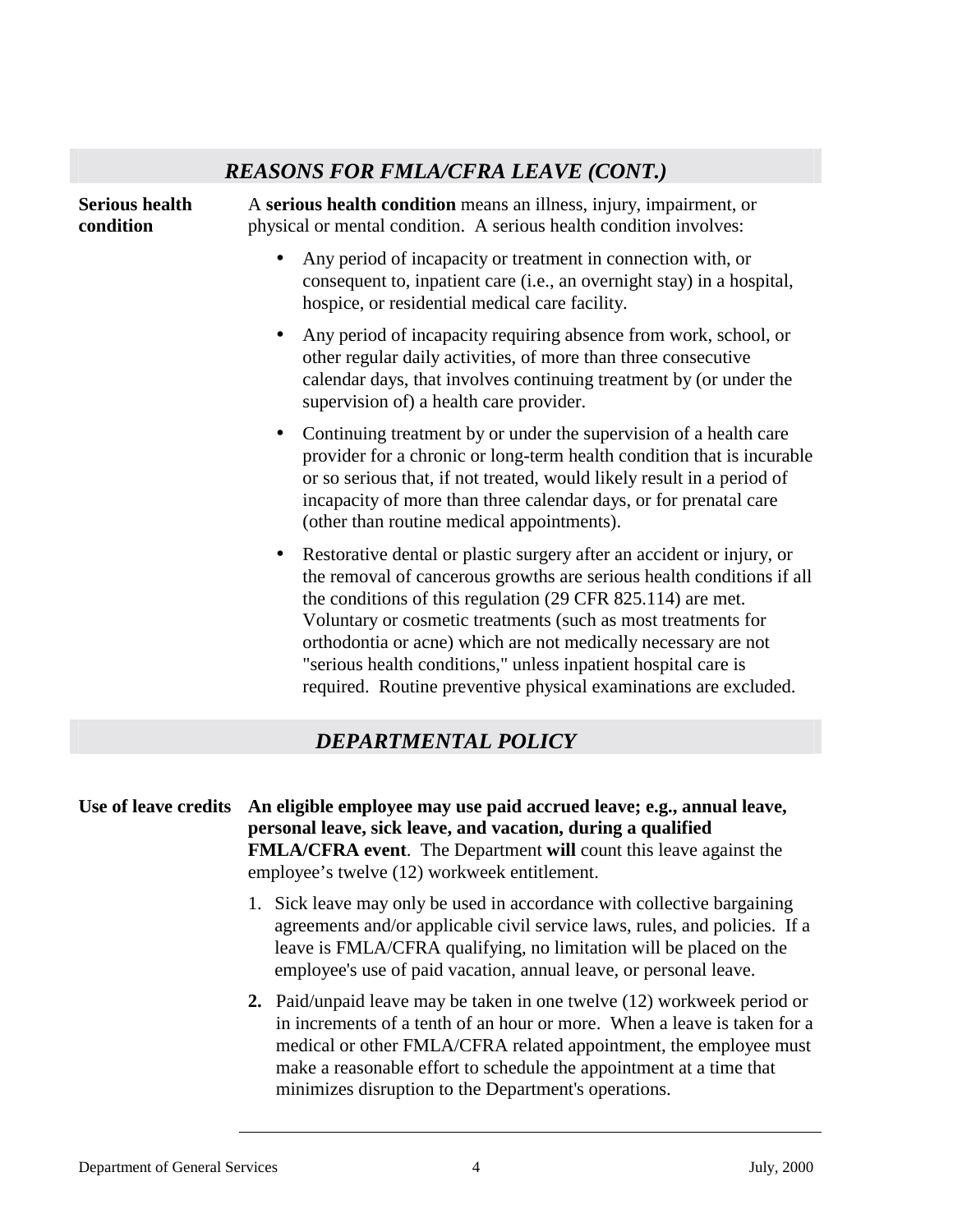#### *DEPARTMENTAL POLICY (CONT.)*

#### **When medical information will be required**

- 1. An eligible employee requesting **paid**/**unpaid** FMLA/CFRA leave because of the employee's own or a qualified relative's serious health condition must provide medical certification *FMLA/CFRA Med-Cert*  (Appendix C) from his/her health provider. Until such certification is provided, leave will be provisionally counted as FMLA/CFRA leave. Failure to provide this certification within fifteen (15) days of the leave request may result in denial of the FMLA/CFRA leave.
	- 2. The Department may, at its expense, obtain a second medical opinion of the employee's medical certification. If the first and second opinions differ, the Department may, at its expense, obtain a third opinion from a health care provider jointly selected by the employee and the Department. The third opinion is binding. Pending receipt of either the second or third opinions the employee will be provisionally entitled to the benefits of FMLA/CFRA. Upon request of the employee, the Department will furnish the employee with copies of any additional medical opinions. The Department will reimburse employees for out-ofpocket travel expenses incurred to obtain second or third opinions.
	- 3. If an employee requests additional time beyond that which was originally estimated for the employee's FMLA/CFRA leave, recertification may be required. Re-certification may also be required if the Department receives information that causes it to question the stated reason for the absence. Failure to submit required re-certification may result in termination of the leave. No second or third opinions will be allowed on re-certifications.
	- 4. When the employee returns to work at the conclusion of FMLA/CFRA leave taken for their own serious illness, they will be required to furnish their supervisor with a note from their health care provider releasing the employee to work. No second or third opinions will be allowed on releases to return to work. However, a health care provider employed by the Department may contact the employee's health care provider, with the employee's permission, for purposes of clarification of the employee's fitness to return to work. The employee's return to work will not be delayed by this contact.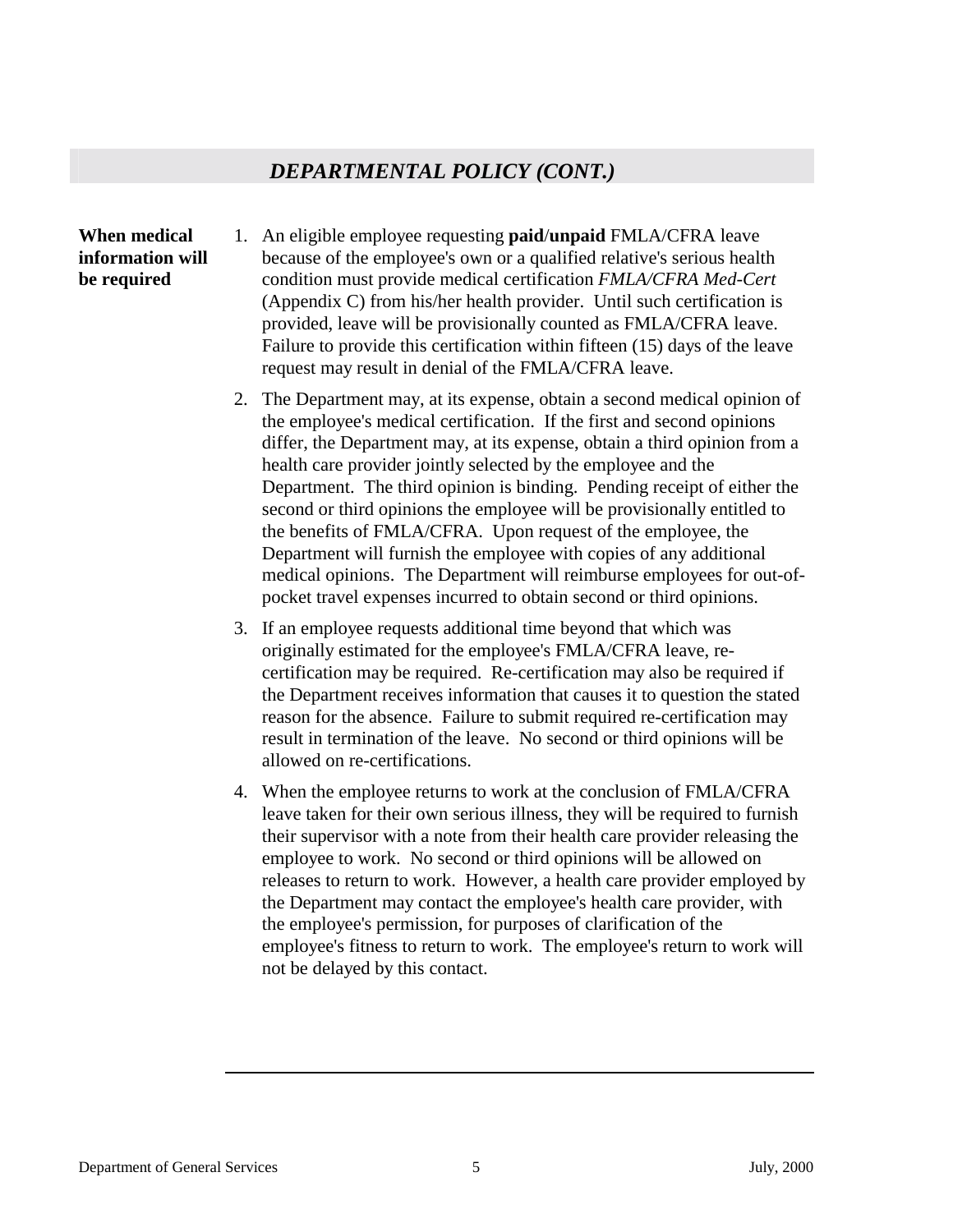# *DEPARTMENTAL POLICY (CONT.)*

| <b>Periodic</b><br>reporting of<br>condition                                | Employees whose FMLA/CFRA leave does not have a stated amount of<br>time may be asked to periodically report on their status and intent to return<br>to work. "Periodically" is defined as no more than every thirty (30) days.                                                                                                                                                                                                                                             |  |  |  |
|-----------------------------------------------------------------------------|-----------------------------------------------------------------------------------------------------------------------------------------------------------------------------------------------------------------------------------------------------------------------------------------------------------------------------------------------------------------------------------------------------------------------------------------------------------------------------|--|--|--|
| <b>Sick leave</b><br>restriction                                            | No absence that qualifies as FMLA/CFRA leave will be counted against any<br>employee for purposes of determining excess sick leave usage. If a leave is<br>FMLA/CFRA qualifying, no limitation may be placed on the employee's<br>option to substitute accrued vacation, accrued annual leave, or accrued<br>personal leave for unpaid leave, regardless of any leave usage restriction in<br>place.                                                                        |  |  |  |
| <b>Applying</b><br><b>FMLA/CFRA</b><br>leave with other                     | 1. Non-Industrial Disability Leave (NDI) will run concurrently with<br>FMLA/CFRA leave. Pregnancy Disability Leave (PDL) will run<br>concurrently with only FMLA leave.                                                                                                                                                                                                                                                                                                     |  |  |  |
| leaves                                                                      | 2. Twelve (12) weeks of FMLA/CFRA leave will be available to eligible<br>employees who exhaust Industrial Disability Leave (IDL) or Temporary<br>Disability (TD). Pending State Compensation Insurance Fund's<br>acceptance of an employee's claim of a job-related injury, the<br>Department will provisionally count any unpaid/paid leave taken for that<br>injury against an employee's twelve (12) workweeks of FMLA/CFRA<br>leave.                                    |  |  |  |
| <b>Payment of</b><br>benefits during<br>unpaid<br><b>FMLA/CFRA</b><br>leave | During an unpaid FMLA/CFRA leave, the Department will pay the entire<br>premiums of an employee's health, dental, and vision benefits. When the<br>employee returns to work, an accounts receivable will be established to<br>recover the employee's portion of the premiums. An employee who<br>currently receives the "cash option" (in lieu of health benefits) under the<br>State's Flex-Elect program will not receive the "cash option" during an<br>FMLA/CFRA leave. |  |  |  |
|                                                                             | The Department shall collect the entire cost of the premium if the<br>employee returns to work for less than thirty (30) calendar days, or if the<br>employee chooses not to return to work upon expiration of the<br>FMLA/CFRA leave.                                                                                                                                                                                                                                      |  |  |  |
|                                                                             | The Department shall NOT collect the entire cost of the premium, if the<br>employee retires during the first thirty (30) calendar days after returning to<br>work, or upon the continuance, or onset of a serious health condition<br>affecting the employee, or family member, which would otherwise entitle<br>the employee to FMLA/CFRA leave, or any circumstances beyond the<br>control of the employee.                                                               |  |  |  |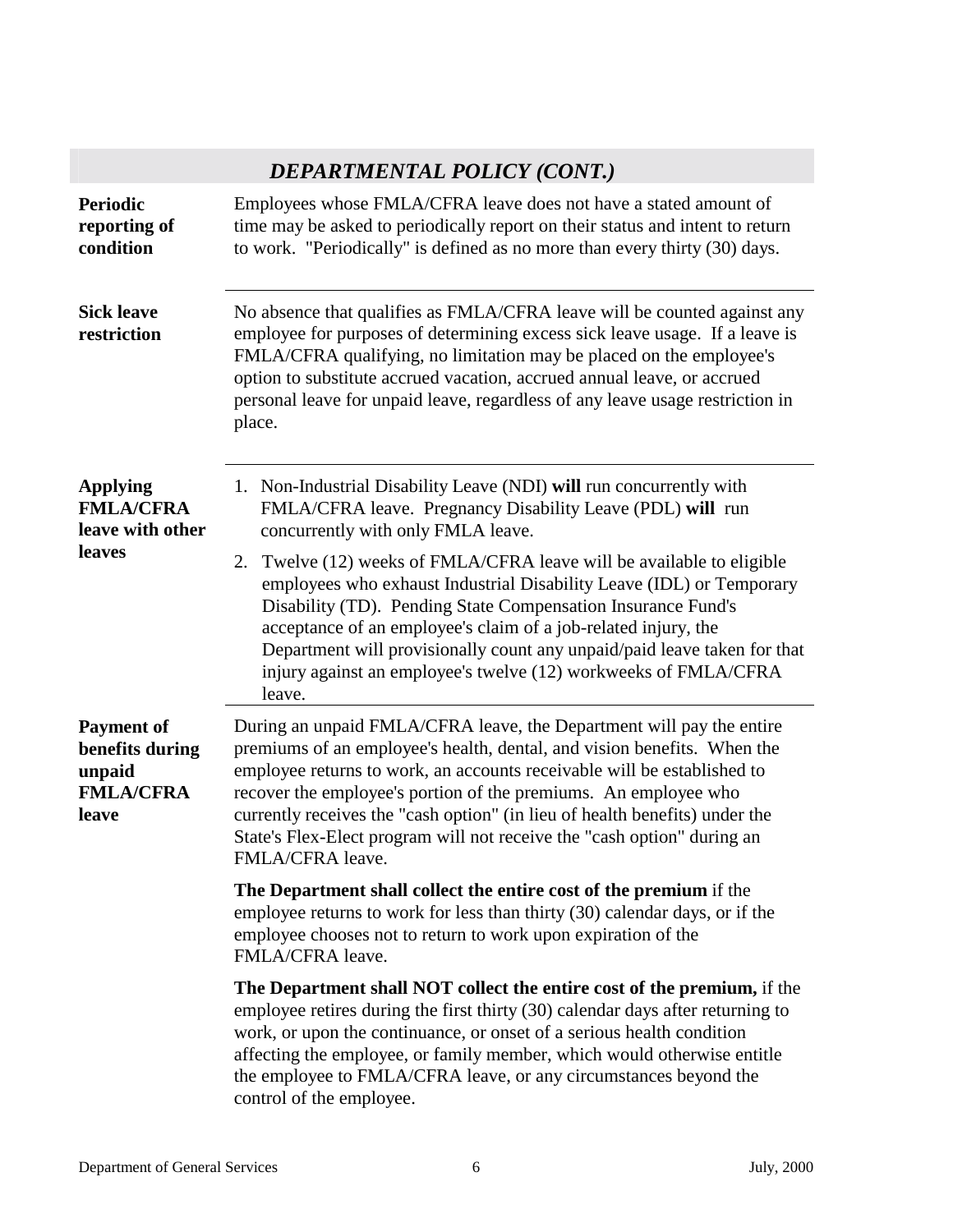**Employee General information:** Any request for an FMLA/CFRA leave must be submitted at least thirty (30) days in advance when the need for a leave is foreseeable. Failure to provide such notice may be grounds for denial of a leave request. When an advance notice is not possible, or the need for the leave cannot be foreseen, the employee must give his/her immediate supervisor timely verbal notice, as soon as practical. If the employee wants a leave counted as FMLA/CFRA leave retroactively, the employee must notify the supervisor **within two (2) business days after returning to work** that the leave was for an FMLA/CFRA reason. The employee must submit a *Notice-Request FMLA/CFRA Leave* (Appendix D*)* as soon thereafter as possible.

> Medical certification *FMLA/CFRA Med-Cert* (Appendix C) is required for **unpaid** FMLA/CFRA leave. Medical certification *FMLA/CFRA Med-Cert*  (Appendix C) is required when an employee uses **paid** accrued leave; e.g., annual leave, personal leave, sick leave, and vacation, under the guidelines of the FMLA/CFRA. Medical certification must be provided to the Department within fifteen (15) days of the request for leave, unless not practical to do so. Failure to provide this certification within fifteen (15) days of the leave request may result in denial of the request until such certification is provided to the Department.

Record paid/or unpaid FMLA/CFRA Leave in the Project Accounting and Leave System (PAL). A listing of PAL FMLA/CFRA leave aliases is found in Appendix E.

**Employee's own serious medical condition:** Employees must either verbally inform their immediate supervisor of their own serious medical condition and need for leave or give to that supervisor a completed *Notice-Request FMLA/CFRA Leave* (Appendix D*)*. Medical certification is required. The *FMLA/CFRA Med-Cert* (Appendix C*)* need not, but may, at the employee's option, identify the serious health condition involved. It shall contain:

- 1. The date, if known, on which the serious health condition commenced;
- 2. The probable duration of the condition; and,
- 3. A statement that due to the serious health condition, the employee is unable to work at all or is unable to perform any one or more of the essential functions of his/her position identified in his/her duty statement.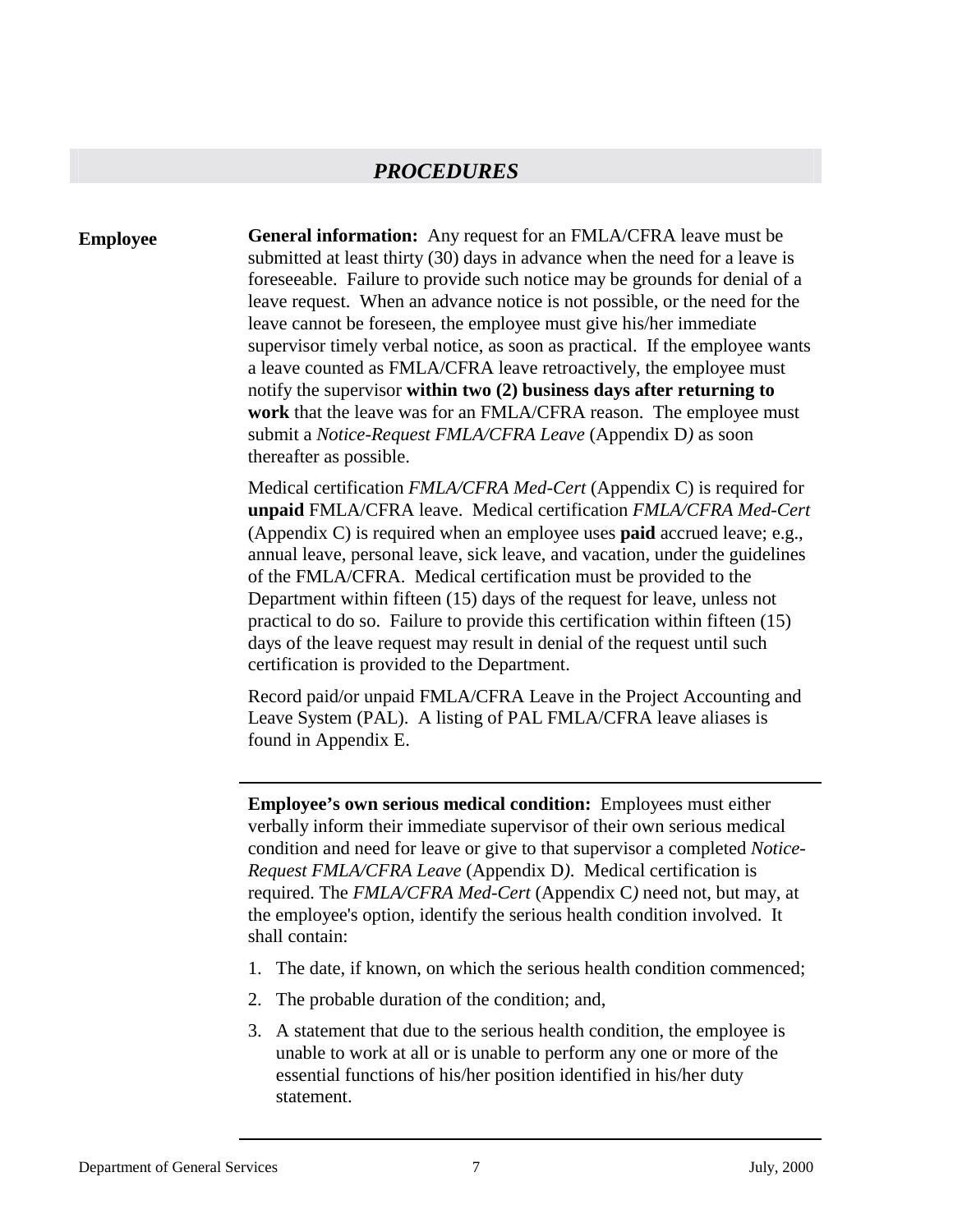#### **Employee (cont.***)* **Care for family member/birth/adoption/foster care placement:**

Medical certification is required. Employees must either verbally inform their immediate supervisor of their need for leave or give to that supervisor a completed *Notice-Request FMLA/CFRA Leave* (Appendix D) for one or more of the following conditions:

- 1. To take a leave for the birth of a child or adoption or foster care placement of a child. Medical confirmation *FMLA/CFRA Med-Cert*  (Appendix C*)* or other applicable document verification must be provided.
- 2. To take a leave to care for an immediate family member (spouse, child, or parent) with a serious health condition. The medical certification *FMLA/CFRA Med-Cert* (Appendix C*)* need not identify the serious health condition involved but shall contain:
	- The date, if known, on which the serious health condition commenced;
	- The probable duration of the condition;
	- An estimate of the amount of time which the health care provider believes the employee needs to care for the child, parent or spouse; and,
	- A statement that the serious health condition warrants the participation of the employee to provide care during a period of treatment or supervision of the child, parent or spouse. "Warrants the participation of the employee" includes, but is not limited to, providing psychological comfort and arranging "third party care" for the child, parent, or spouse as well as directly providing, or participating in, the medical care.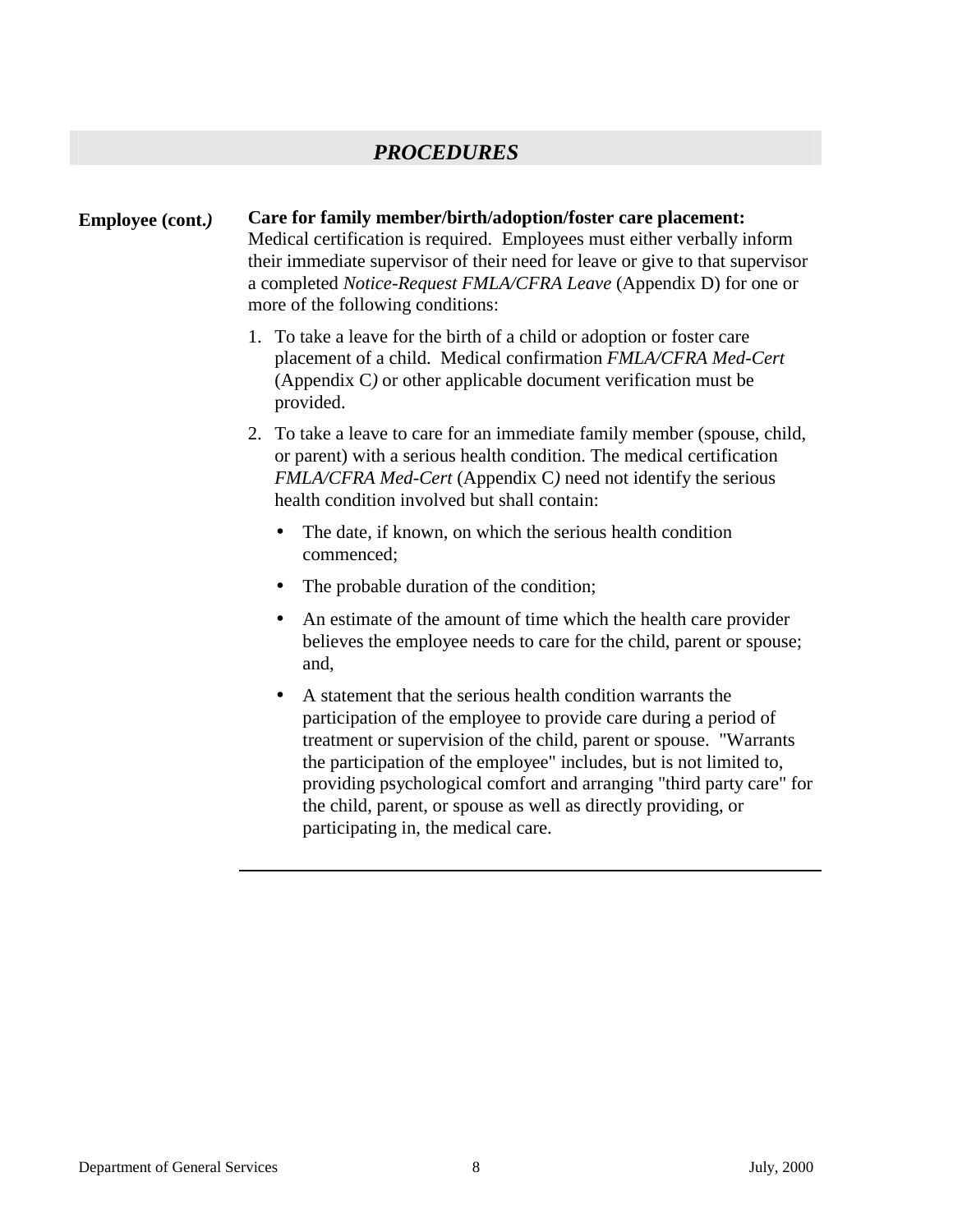#### **Supervisor General Information:** Review *CHECKLIST FOR SUPERVISORS* (Appendix B) to ensure that the FMLA regulations are being applied correctly. 1. Verify the employee's eligibility for FMLA/CFRA leave with the attendance clerk. The attendance clerk will contact the assigned Personnel Services Specialist I (PSS I) in the Office of Human Resources (OHR) for verification of the employee's eligibility. 2. If eligible, grant the employee's request for an FMLA/CFRA leave for up to twelve (12) workweeks. 3. **All requests for FMLA/CFRA leaves must be processed and responded to no later than two (2) business days after the request is made.** An employee shall receive a response (*Notice-Request FMLA/CFRA Leave (*Appendix D)) in writing whether the request has been approved or denied. Included with the written response shall be copies of *YOUR RIGHTS UNDER THE FAMILY AND MEDICAL LEAVE ACT OF 1993* and *THE FAMILY AND MEDICAL LEAVE ACT OF 1993 FACT SHEET* (Appendix G and F respectively). 4. An employee does not need to expressly assert FMLA/CFRA rights. Supervisors must inform employees of their FMLA/CFRA rights when an employee states that leave is needed for any reason that would qualify under the FMLA/CFRA*.* The supervisor should inquire further of the employee or an employee's spokesperson to ascertain whether the leave is FMLA/CFRA qualifying. 5. If possible, determine from the employee, in advance, if any absence should be counted as part of an employee's FMLA/CFRA benefit. In order for a leave to be counted against an employee's twelve (12) workweek entitlement, the employee must normally be notified in advance that the leave will be counted as such before the leave is over. Please refer to page ten (10) for exceptions to this advance notification requirement. 6. In **ALL** cases, it is up to the supervisor to designate leave, that may be FMLA/CFRA qualifying, as FMLA/CFRA leave, whether the employee requests it or not. 7. The supervisor will make a provisional designation of FMLA/CFRA leave pending receipt of either the completed *FMLA/CFRA Med-Cert*

*(*Appendix C*)* or the results of a second or third medical opinion.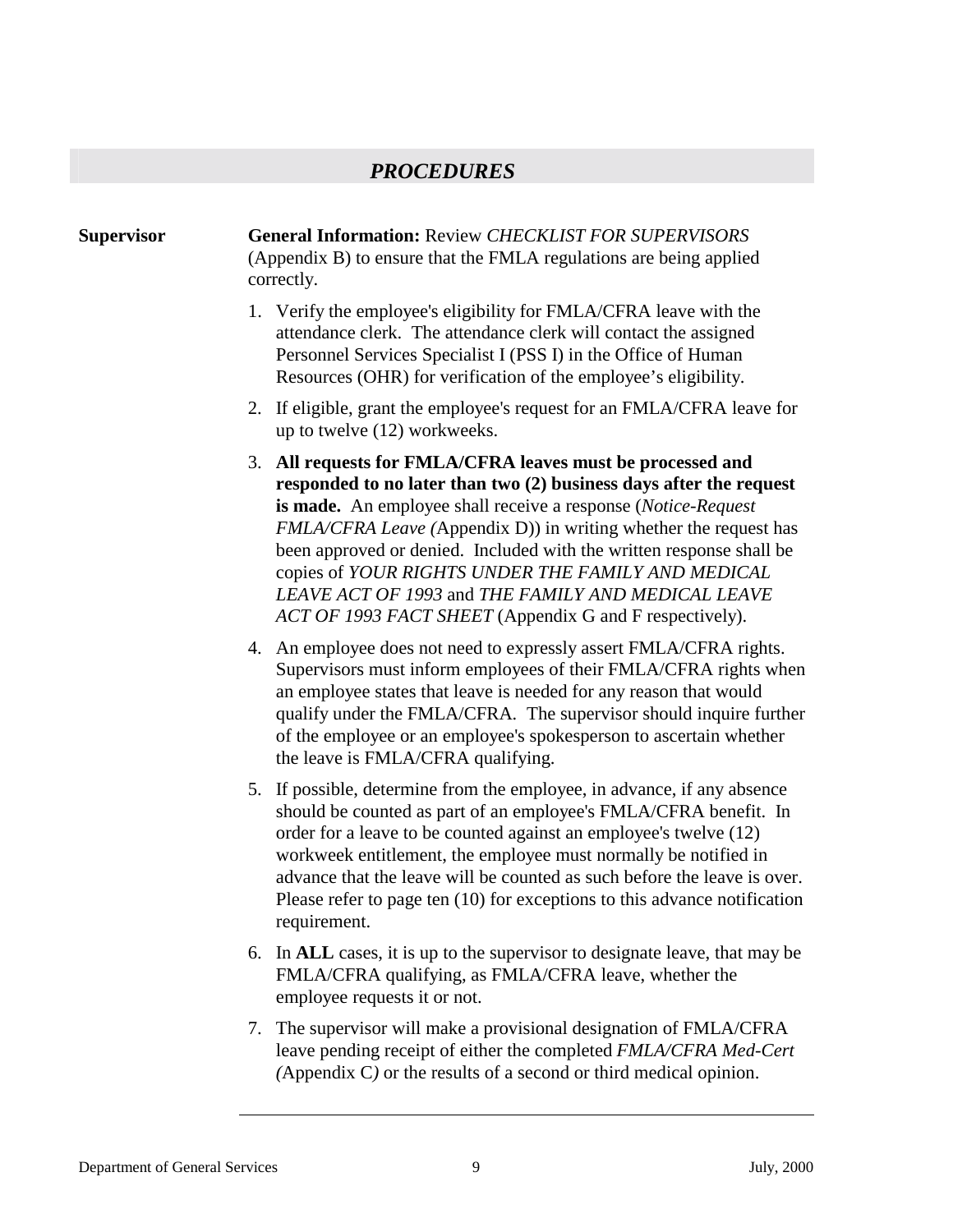|                    | <b>PROCEDURES</b>                                                                                                                                                                                                                                                                                                                                                   |
|--------------------|---------------------------------------------------------------------------------------------------------------------------------------------------------------------------------------------------------------------------------------------------------------------------------------------------------------------------------------------------------------------|
| Supervisor (cont.) | Supervisor has received advance notification: When the supervisor has<br>received advance notification from an eligible employee about the need to<br>take FMLA/CFRA leave, and after consulting with the Attendance Clerk,<br>and if necessary their PSS I or Personnel Analyst, the supervisor shall do<br>the following:                                         |
|                    | 1. Discuss the terms of the FMLA/CFRA leave with the employee. This<br>discussion should include the beginning and ending dates of the leave.                                                                                                                                                                                                                       |
|                    | 2. Advise the employee of his or her rights, responsibilities, and that he or<br>she may be required to reimburse the department for benefit payments,<br>in certain circumstances, if the employee fails to return to work after an<br>FMLA/CFRA leave.                                                                                                            |
|                    | 3. Advise the employee of the effect of this leave on health benefits, salary<br>increases, and health benefits for intermittent and part-time employees.<br>Reduction in actual hours worked could mean intermittent and part-<br>time employees no longer qualify for health, dental and vision benefits.                                                         |
|                    | 4. Confirm the discussion of the terms of the FMLA/CFRA leave in<br>writing; i.e., employee and supervisor sign Notice-Request<br><b>FMLA/CFRA Leave (Appendix D)</b>                                                                                                                                                                                               |
|                    | 5. Give the employee the <i>FMLA/CFRA Med-Cert</i> (Appendix C) for<br>her/his doctor to complete and copies of both YOUR RIGHTS UNDER<br>THE FAMILY AND MEDICAL LEAVE ACT OF 1993 and THE<br>FAMILY AND MEDICAL LEAVE ACT OF 1993 FACT SHEET<br>(Appendix G and F respectively).                                                                                   |
|                    | Supervisor has not received advance notification: A leave may not be<br>counted against an employee's twelve (12) workweek entitlement after an<br>employee returns to work <i>except</i> when:                                                                                                                                                                     |
|                    | The supervisor did not know the reason for the absence until the employee<br>returned to work; e.g., the employee was absent for only a brief period.<br>The supervisor may promptly, within two (2) business days of the<br>employee's return to work, count the leave as FMLA/CFRA leave<br>retroactively. (the employee may also ask that leave be retroactively |

counted, see page 7). In both instances the supervisor must provide the employee with the *Notice-Request FMLA/CFRA Leave,* and the *FMLA/CFRA Med-Cert* (Appendix D and C respectively) for her/his doctor to complete, and copies of both *YOUR RIGHTS UNDER THE FAMILY AND MEDICAL LEAVE ACT OF 1993* and *THE FAMILY AND MEDICAL LEAVE ACT OF 1993 FACT SHEET* (Appendix G and F respectively).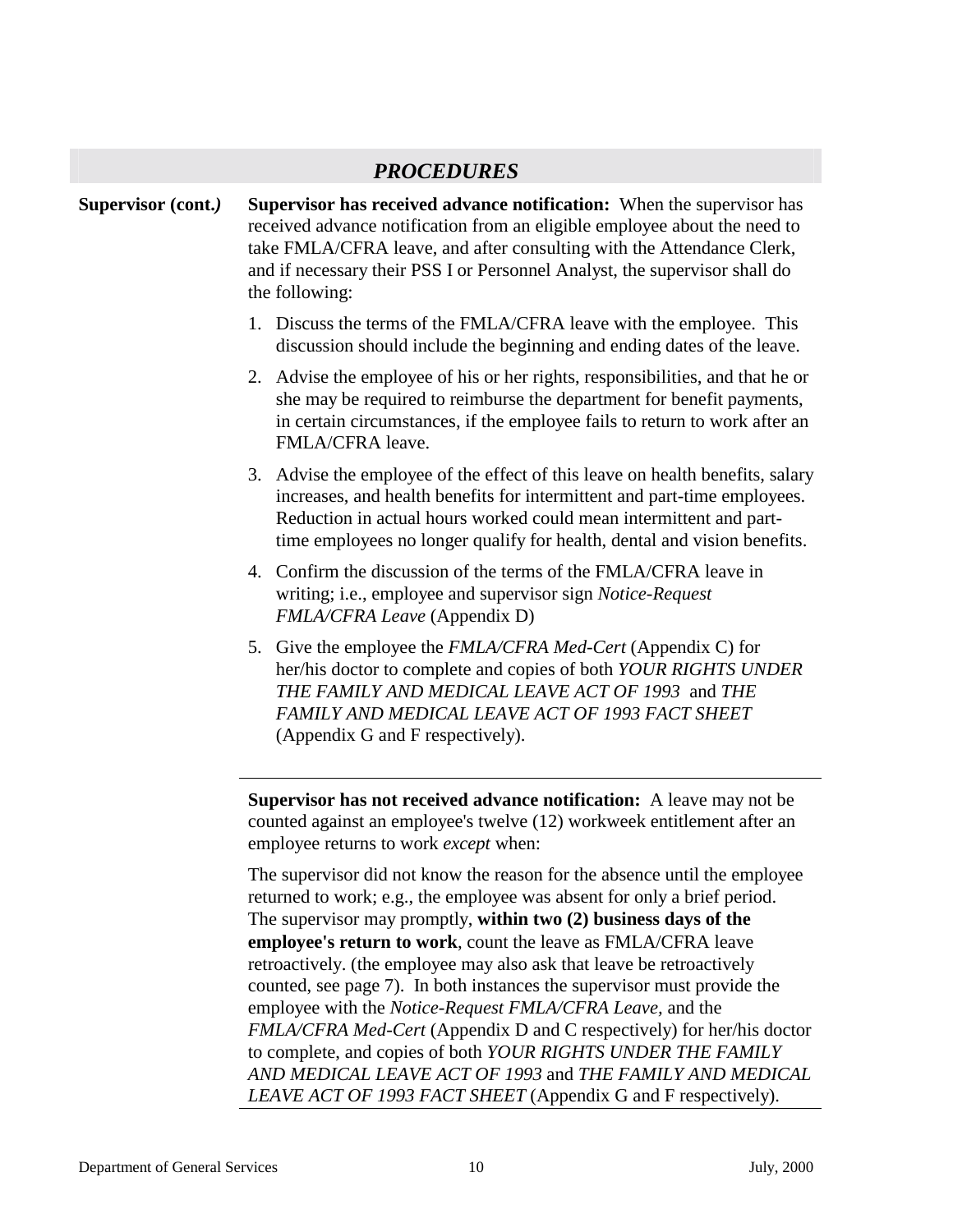|                                         | <b>PROCEDURES</b>                                                                                                                                                                                                                                                                                                                                                                                                                                                                  |
|-----------------------------------------|------------------------------------------------------------------------------------------------------------------------------------------------------------------------------------------------------------------------------------------------------------------------------------------------------------------------------------------------------------------------------------------------------------------------------------------------------------------------------------|
| <b>Attendance Clerk</b>                 | 1. If requested, assist supervisors in determination of FMLA/CFRA leave<br>eligibility. The PSS I at the OHR must make this determination. All<br>FMLA/CFRA related forms should be processed and sent as soon as<br><b>possible</b> to your assigned Personnel Services Specialist.                                                                                                                                                                                               |
|                                         | 2. For employees on NDI/PDL, send a copy of the completed <i>Notice</i> -<br><i>Request FMLA/CFRA Leave</i> (Appendix D) to the employee's assigned<br>PSS II in the OHR Disability Unit.                                                                                                                                                                                                                                                                                          |
|                                         | 3. If the employee does not have access to the Project Accounting and<br>Leave System (PAL) or in the employee's absence, record paid/or<br>unpaid FMLA/CFRA Leave in PAL.                                                                                                                                                                                                                                                                                                         |
|                                         | 4. Follow the ABMS DGS FAMILY MEDICAL LEAVE USAGE REPORT<br><b>INSTRUCTIONS</b> (Appendix A) to make sure that the employee does<br>not overuse their FMLA/CFRA leave.                                                                                                                                                                                                                                                                                                             |
| <b>Personnel</b><br><b>Transactions</b> | 1. The PSS I will respond immediately to all FMLA/CFRA eligibility<br>requests by verifying in PAL the employee's eligibility for such leave.<br>Print copies of this verification. These copies shall be stored in the<br>FMLA/ CFRA medical file in the Office of Human Resources (OHR).                                                                                                                                                                                         |
|                                         | 2. The PSS I will follow the ABMS DGS FAMILY MEDICAL LEAVE<br>USAGE REPORT INSTRUCTIONS (Appendix A) to make sure that<br>the employee does not over use their FMLA/CFRA leave. At the<br>conclusion of the FMLA/CFRA leave; print a report of FMLA/CFRA<br>leave usage. A copy of this report shall be stored in the FMLA/ CFRA<br>medical file in the Office of Human Resources (OHR).                                                                                           |
|                                         | 3. After receiving Employment Development Department notification of<br>an employee's approval for NDI/PDL, the PSS II will request a copy<br>from the attendance clerk of the completed Notice-Request<br>FMLA/CFRA Leave (Appendix D), if one has not already been<br>received.                                                                                                                                                                                                  |
|                                         | 4. Process personnel transactions in accordance with instructions<br>provided by the State Controller's Office.                                                                                                                                                                                                                                                                                                                                                                    |
|                                         | 5. Maintain records in accordance with U.S. Department of Labor,<br><b>Employment Standards Administration, Wage and Hour Division's</b><br>requirement for future audits. This includes payroll data, all notices<br>given to the employee, records of premium payments, and records of<br>any disagreements on the designation of a leave as FMLA/CFRA. All<br>forms and medical certifications related to FMLA/CFRA are to be<br>kept in the FMLA/CFRA medical file in the OHR. |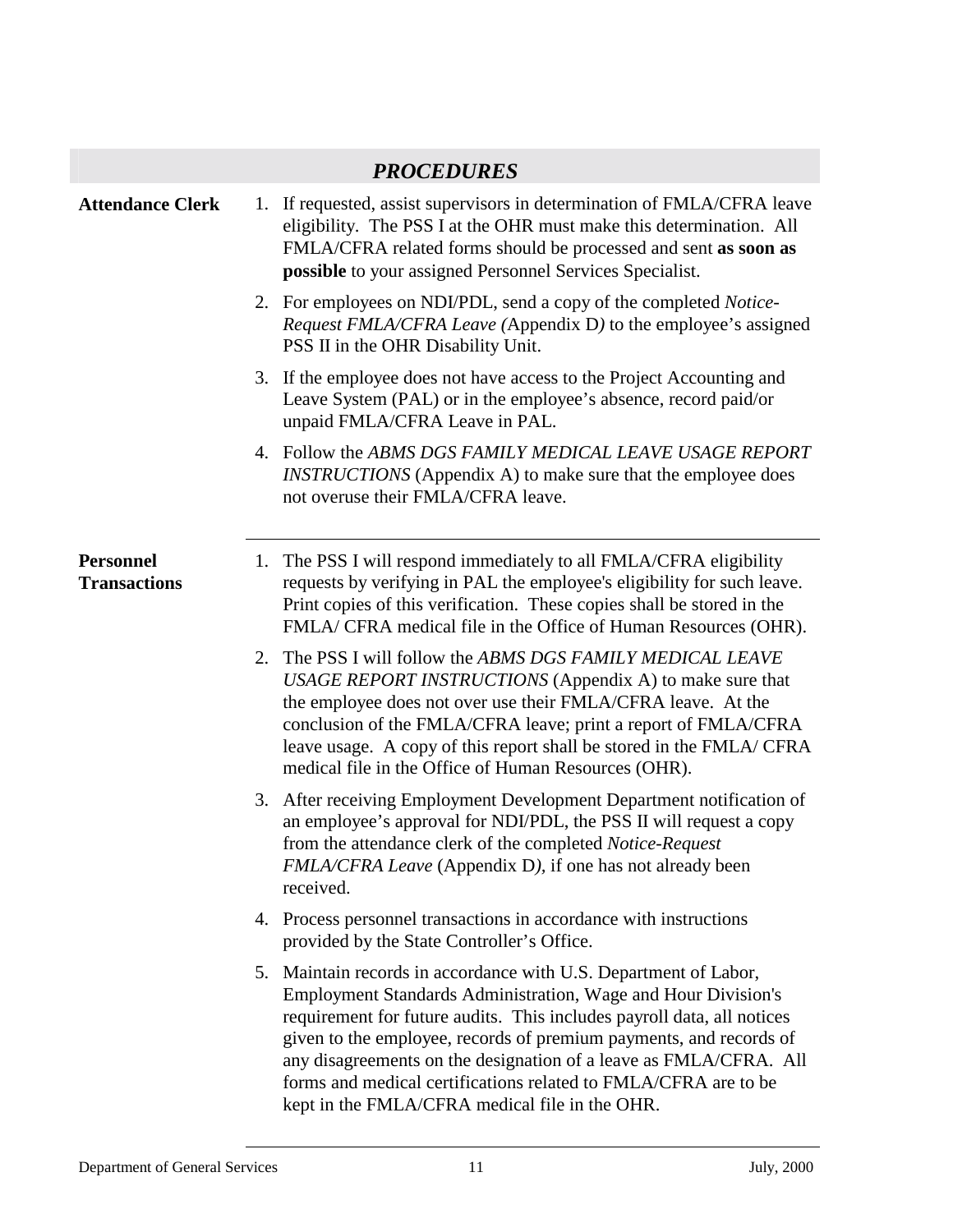**Personnel Analyst** Provide assistance to all requests for help on FMLA/CFRA matters.

**Option letters**: Determine FMLA/CFRA eligibility or ineligibility if it has not been determined at an earlier date. The PSS I shall do the verification. All option letters must contain information regarding such eligibility or ineligibility and include copies of *YOUR RIGHTS UNDER THE FAMILY AND MEDICAL LEAVE ACT OF 1993* and *THE FAMILY AND MEDICAL LEAVE ACT OF 1993* (Appendix G and F respectively).

**Performance Enhancement**  **AWOL letter**: Determine FMLA/CFRA eligibility or ineligibility if it has not been determined at an earlier date. The PSS I shall do the verification. All AWOL letters must contain information regarding such eligibility or ineligibility and include copies of *YOUR RIGHTS UNDER THE FAMILY MEDICAL LEAVE ACT OF 1993* and *THE FAMILY AND MEDICAL LEAVE ACT OF 1993* (Appendix G and F respectively).

#### *REQUIREMENTS FOR POSTING NOTICES*

**"YOUR RIGHTS" POSTER** FMLA/CFRA requires that *YOUR RIGHTS UNDER THE FAMILY AND MEDICAL LEAVE ACT OF 1993 (*APPENDIX G*)* be posted in a conspicuous place in every office. Please make copies from the one attached to this policy. Poster quality copies can be obtained by contacting the nearest office of the Wage and Hour Division of the U.S. Department of Labor.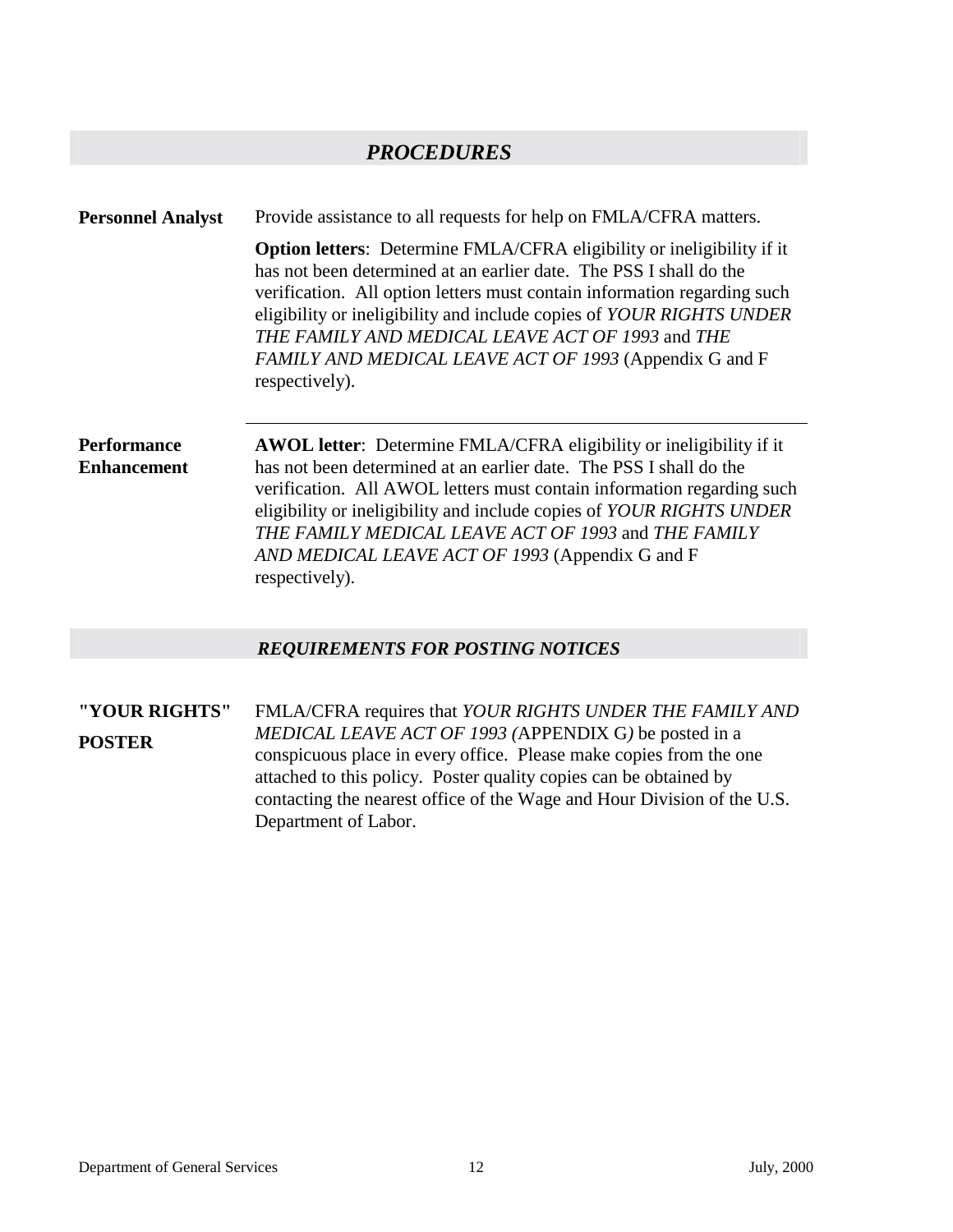#### *DISCRIMINATION*

**Who to contact** If an employee believes he or she has been interfered with, restrained, or denied the exercise of any right provided by this FMLA/CFRA policy, or if an employee is discharged or discriminated against for opposing any practice, or because of involvement in any proceeding related to the policy, the employee may contact the U. S. Department of Labor, Employment Standards Administration, Wage and Hour Division, and may also file a civil action. An employee may also contact or his/her private attorney, union or whomever else the employee might consult about job/health/legal problems. Each employee will have to determine for him/herself, which contact works best for him or her.

> If an employee believes a discriminatory pattern of behavior has been demonstrated in the administration of this policy, the employee may contact the Department's Equal Employment Opportunity Office, the Department of Fair Employment and Housing or the federal Equal Employment Opportunity Commission (EEOC). The departmental discrimination complaint process is the formal mechanism for such disputes arising out of the administration of this policy.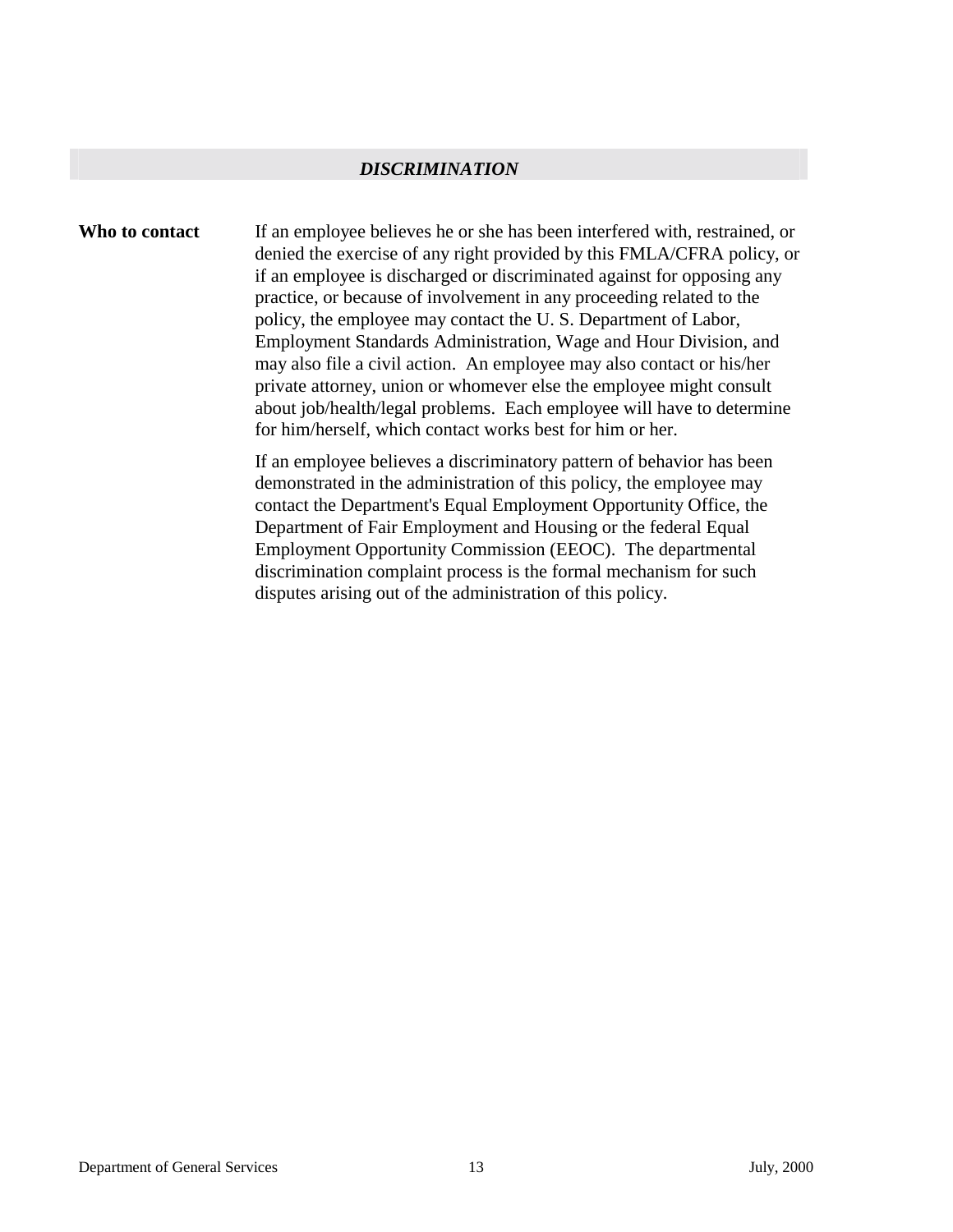# APPENDIX LIST

A. ABMS DGS FAMILY AND MEDICAL LEAVE USAGE REPORT INSTRUCTIONS B. CHECKLIST FOR SUPERVISORS C. FMLA/CFRA MED-CERT D. NOTICE REQUEST FMLA/CFRA LEAVE E. PAL FMLA/CFRA LEAVE ALIASES F. THE FAMILY AND MEDICAL LEAVE ACT OF 1993

G. YOUR RIGHTS POSTER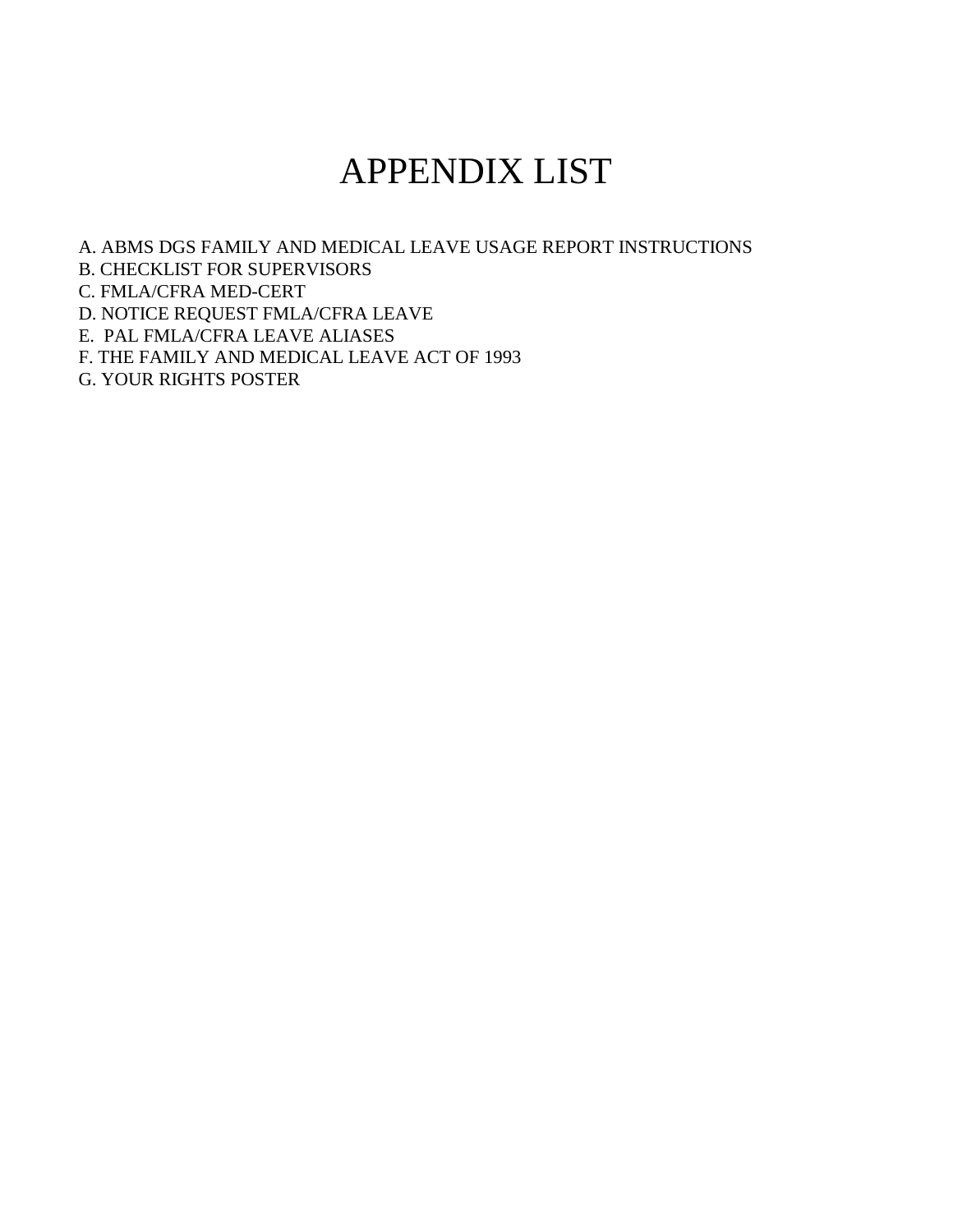#### APPENDIX A

#### ABMS DGS FAMILY MEDICAL LEAVE USAGE REPORT INSTRUCTIONS

- 1. Click once on the Oracle icon.
- 2. Enter your username and password and, if given the option, select your 'HR' responsibility.
- 3. On the Navigator Menu, <OPEN> or <DOUBLE CLICK> on 'Submit Reports'.
- 4. With your cursor in the 'Name' field, click on the List of Values (in the tool bar) or press F9 and select, DGS Family Medical Leave Usage Report, click on OK.
- 5. Enter the Employees Name (i.e., SMITH, JOHN A) or select the employee's name from the list of values.
- 6. Enter the Report Date From (i.e., 01-JAN-1999).
- 7. Enter the Report Date To (i.e., 28-FEB-1999).
- 8. Click on OK.
- 9. Select the number of copies to print from the Print Options field and the printer, if it is not already defaulted to your local printer. You can select the correct printer by selecting from the list of values. Click on the Submit button.

To check the status of the report, open the Help menu on the tool bar and select View My Requests from the drop down list. A screen will appear that lists all of the reports you have requested and their individual status. Once the Phase column shows a completed status, the report has printed. This may take several minutes, depending on the volume of report requests.

| <b>Action</b><br>Edit<br>Folder<br>Query<br>Go ∶ | Special<br>Window         | Help                                                       |                   |
|--------------------------------------------------|---------------------------|------------------------------------------------------------|-------------------|
| $\mathbb{Z}$<br>电<br>3d<br>國                     | 医医<br>$ \nabla $ $\infty$ | 印 ?<br>$\begin{matrix} \hat{\mathbf{u}} \end{matrix}$<br>ş |                   |
| <b>2021</b> Submit Requests                      |                           |                                                            | $\Box$ D $\times$ |
| Request<br>Type                                  | Name<br>∼∣                | <b>DGS Family Medical Leave Report</b>                     |                   |
|                                                  | Parameters                |                                                            |                   |
| <b>Print Options</b>                             |                           |                                                            |                   |
| <b>Parameters</b>                                |                           |                                                            | <b>EDX</b>        |
| 眮<br>$\mathbf{P}$                                |                           |                                                            |                   |
| Employee Name                                    |                           |                                                            |                   |
| Report Date From<br>Ru                           |                           |                                                            |                   |
| Report Date To                                   |                           |                                                            |                   |
|                                                  |                           |                                                            |                   |
|                                                  |                           |                                                            |                   |
|                                                  |                           | Cancel<br>Clear                                            | <b>OK</b>         |
|                                                  |                           |                                                            |                   |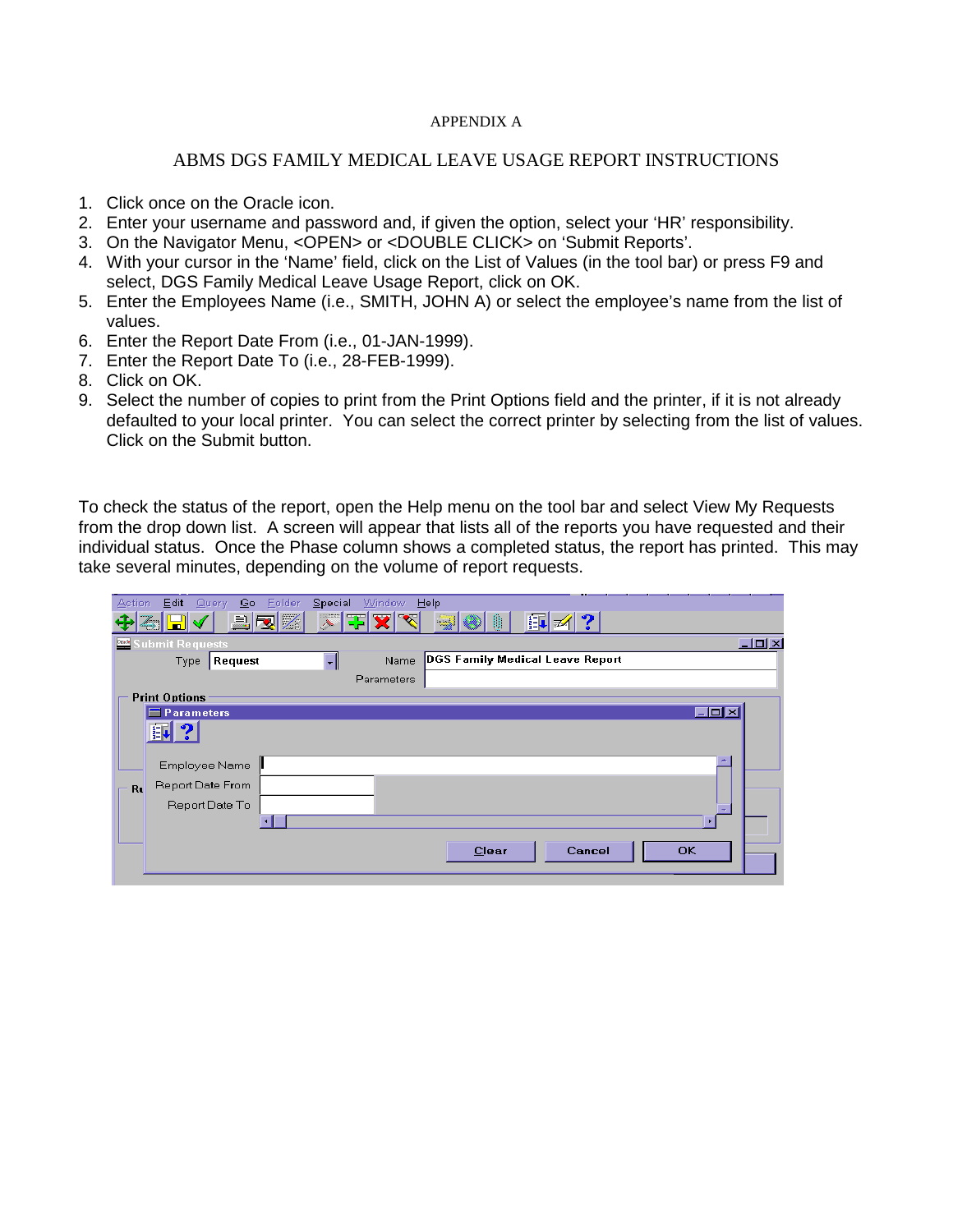#### APPENDIX B

## **FAMILY AND MEDICAL LEAVE ACT AND CALIFORNIA FAMILY RIGHTS ACT**

#### CHECKLIST FOR SUPERVISORS

Listed below are the most common mistakes made by employers implementing the Family and Medical Leave Act (FMLA) and the California Family Rights Act (CFRA). The number of the corresponding FMLA/CFRA regulation follows each example. All supervisors should review the following list to ensure that they are correctly applying the FMLA*/*CFRA.

- *Failure to notify employee of FMLA/CFRA rights.* In all instances it is the employer's responsibility to notice the employee and inform them of the FMLA*/*CFRA benefits, whether or not the employee requests FMLA*/*CFRA. 825.300-.301
- *Failure to notify an employee that FMLA/CFRA leave will be counted towards their twelve (12) workweeks entitlement***.** If the employer does not properly notice and designate, within two (2) days, the employee's absence as FMLA*/*CFRA, then the leave is not FMLA/CFRA, and cannot be counted against the twelve (12) workweeks entitlement. Additionally, an employee cannot choose not to have FMLA*/*CFRA qualified leave designated against their unpaid twelve (12) workweek entitlement. 825.208 et.seq.
- *Taking disciplinary action (due to absenteeism) against an employee with an absence that would qualify under the FMLA/CFRA.* 825.220 et.seq.
- *Failure to grant leave to provide physical care or psychological comfort to a seriously ill child, spouse, or parent*. 825.116 et.seq.
- *Failure to reinstate an employee to the same or equivalent position, including the same shift*. 825.214-.215
- *Terminating an employee during or at the conclusion of an FMLA/CFRA leave.* 825.216
- *Failure to grant FMLA/CFRA leave because of a misunderstanding of what qualifies as a "serious health condition", especially "chronic health conditions".* 825.114
- Asking for "diagnosis" on the Medical Certification Form. This is prohibited by the CFRA. 7292.0 et.seq. 7297.0 et.seq. and 7297.11
- *Failure to request a medical certification in writing and not giving an employee at least fifteen (15) days to obtain medical certification.* 825.305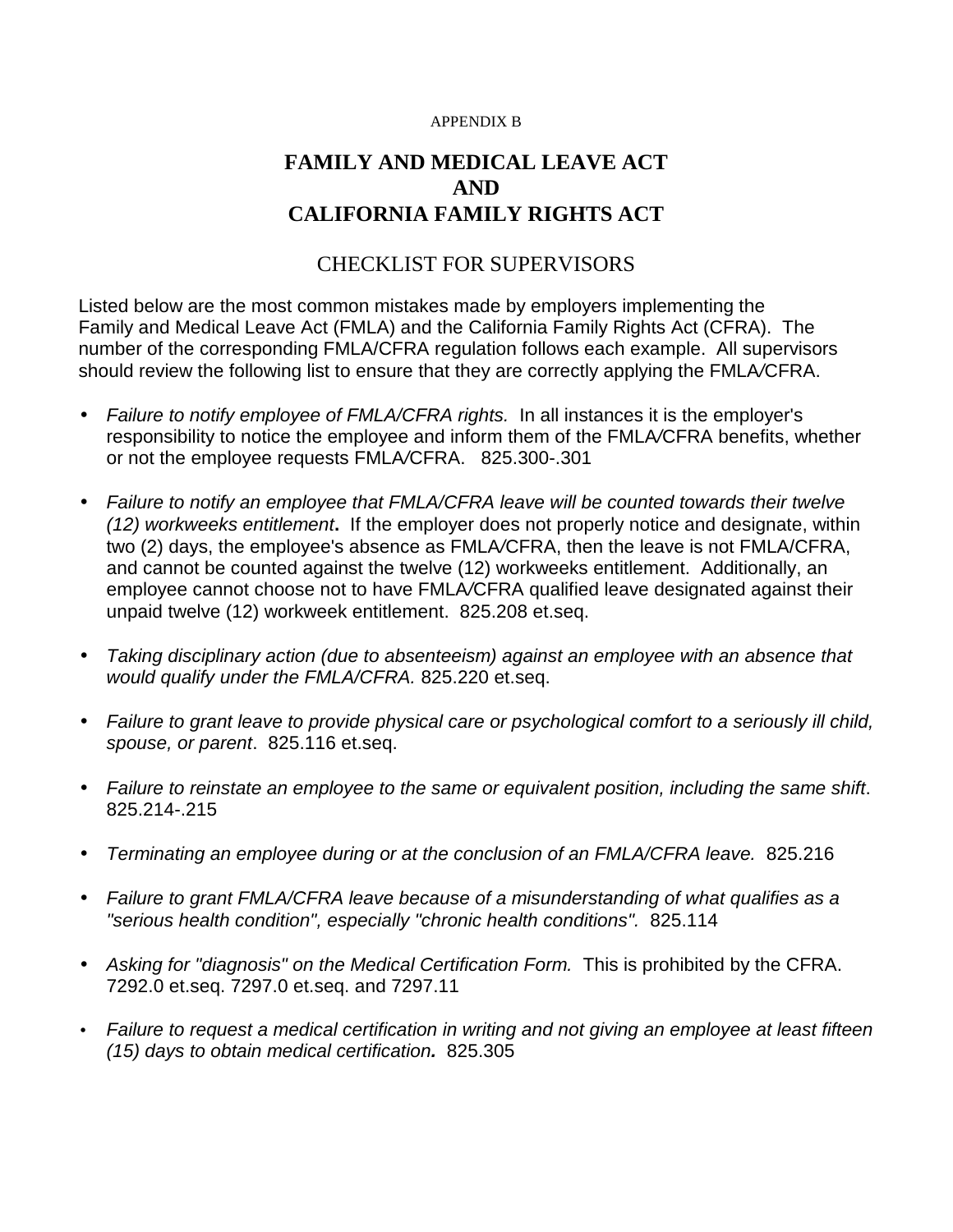#### APPENDIX C

|                                        | <b>FMLA/CFRA MED-CERT</b>                                                                                                                           |  |                                            |                                                |  |
|----------------------------------------|-----------------------------------------------------------------------------------------------------------------------------------------------------|--|--------------------------------------------|------------------------------------------------|--|
| <b>Certification of Health</b>         |                                                                                                                                                     |  | U. S. Department of Labor                  |                                                |  |
| <b>Care Provider</b>                   |                                                                                                                                                     |  | <b>Employment Standards Administration</b> |                                                |  |
| (Family and Medical Leave Act of 1993) |                                                                                                                                                     |  | Wage and Hour Division                     |                                                |  |
|                                        | 1. Employee's Name                                                                                                                                  |  |                                            | 2. Patient's Name (if different from employee) |  |
|                                        |                                                                                                                                                     |  |                                            |                                                |  |
|                                        |                                                                                                                                                     |  |                                            |                                                |  |
|                                        | 3. The attached sheet describes what is meant by a "serious health condition" under the Family and Medical                                          |  |                                            |                                                |  |
|                                        | Leave Act. Does the patient's condition <sup>1</sup> qualify under any of the categories described? If so, please check<br>the applicable category. |  |                                            |                                                |  |
|                                        |                                                                                                                                                     |  |                                            |                                                |  |
|                                        | $(1)$ (2) (3) (4) (5) (5) (6)                                                                                                                       |  |                                            | or None of the Above                           |  |
|                                        |                                                                                                                                                     |  |                                            |                                                |  |
|                                        | 4. a. State the approximate date the condition commenced, and the probable duration of the condition (and                                           |  |                                            |                                                |  |
|                                        | also the probable duration of the patient's present incapacity if different):                                                                       |  |                                            |                                                |  |
|                                        |                                                                                                                                                     |  |                                            |                                                |  |
|                                        |                                                                                                                                                     |  |                                            |                                                |  |
|                                        | b. Will it be necessary for the employee to work only intermittently or to work on a less than full                                                 |  |                                            |                                                |  |
|                                        | schedule as a result of the condition (including for treatment described in Item 5 below)?                                                          |  |                                            |                                                |  |
|                                        |                                                                                                                                                     |  |                                            |                                                |  |
|                                        |                                                                                                                                                     |  |                                            |                                                |  |
|                                        | If yes, give the probable duration:                                                                                                                 |  |                                            |                                                |  |
|                                        |                                                                                                                                                     |  |                                            |                                                |  |
|                                        |                                                                                                                                                     |  |                                            |                                                |  |
|                                        | c. If the condition is a chronic condition (condition #4) or pregnancy, state whether the patient is presently                                      |  |                                            |                                                |  |
|                                        | incapacitated <sup>2</sup> and the likely duration and frequency of <b>episodes of incapacity</b> <sup>2</sup> :                                    |  |                                            |                                                |  |
|                                        |                                                                                                                                                     |  |                                            |                                                |  |
|                                        |                                                                                                                                                     |  |                                            |                                                |  |
| 5.                                     | a. If additional treatments will be required for the condition, provide an estimate of the probable number of                                       |  |                                            |                                                |  |
|                                        | such treatments:                                                                                                                                    |  |                                            |                                                |  |
|                                        |                                                                                                                                                     |  |                                            |                                                |  |

If the patient will be absent from work or other daily activities because of **treatment** on an **intermittent or parttime** basis, also provide an estimate of the probable number and interval between such treatments, actual or estimated dates of treatment, if known, and period required for recovery, if any:

 b. If any of these treatments will be provided by **another provider of health services** (e.g., physical therapist), please state the nature of the treatments:

 c. **If a regimen of continuing treatment** by the patient is required under your supervision, please indicate the estimated number of doctor's visits, and/or estimated duration of medical treatment, either by the health care practitioner or another provider of health services, upon referral from the health care provider.

l

<sup>&</sup>lt;sup>1</sup>Here and elsewhere on this form, the information sought relates **only** to the condition for which the employee is taking FMLA leave.

<sup>&</sup>lt;sup>2</sup> "Incapacity" for purposes of FMLA is defined to mean inability to work, attend school, or perform other regular daily activities due to the serious health condition, treatment therefore, or recovery therefrom.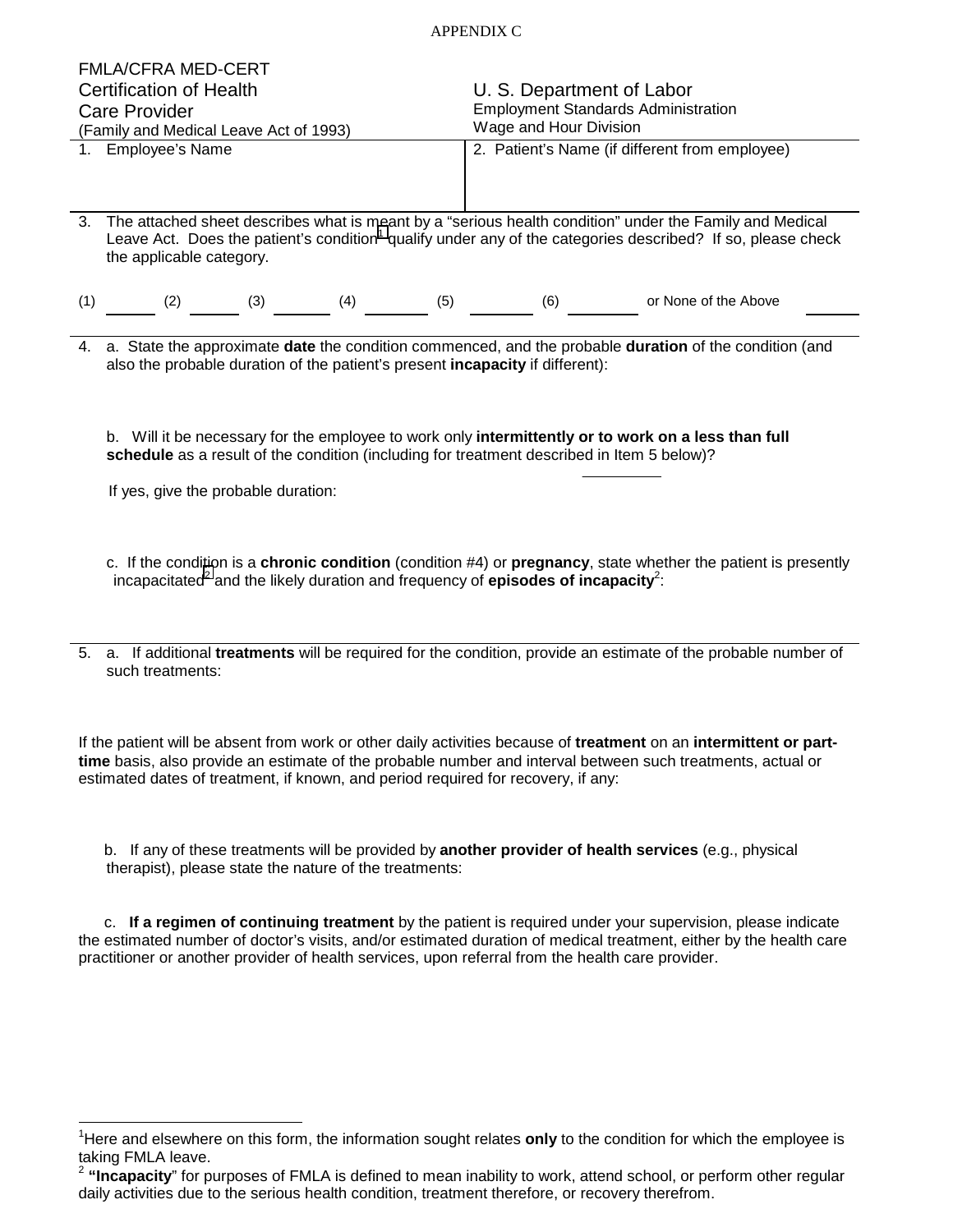| <b>APPENDIX C</b> |  |
|-------------------|--|
|-------------------|--|

| 6. a. If medical leave is required for the employee's absence from work because of the employee's own<br>condition (including absences due to pregnancy or a chronic condition, is the employee unable to perform<br>work of any kind?                        |                                                                    |
|---------------------------------------------------------------------------------------------------------------------------------------------------------------------------------------------------------------------------------------------------------------|--------------------------------------------------------------------|
| b. If able to perform some work, is the employee unable to perform any one or more of the essential<br>functions of the employee's job (the employee or the employer should supply you with information about<br>the essential job functions)?<br>to perform: | If yes, please list the essential functions the employee is unable |
| c. If neither a. nor b. applies, is it necessary for the employee to be absent from work for treatment?                                                                                                                                                       |                                                                    |
| 7. a. If leave is required to care for a family member of the employee with a serious health condition,<br>does the patient require assistance for basic medical or personal needs or safety, or for<br>transportation?                                       |                                                                    |
| b. If no, would the employee's presence to provide psychological comfort be beneficial to the patient<br>or assist in the patient's recovery?                                                                                                                 |                                                                    |
| c. If the patient will need care only intermittently or on a part-time basis, please indicate the probable<br>duraction of this need:                                                                                                                         |                                                                    |
| (Signature of Health Care Provider)                                                                                                                                                                                                                           | (Type of Practice)                                                 |
| (Address)                                                                                                                                                                                                                                                     | (Telephone number)                                                 |
| To be completed by the employee needing family leave to care for a family member:                                                                                                                                                                             |                                                                    |
| State the care you will provide and an estimate of the period during which care will be provided, including a<br>schedule if leave is to be taken intermittently or if it will be necessary for you to work less than a full schedule:                        |                                                                    |

(Employee Signature) (Date)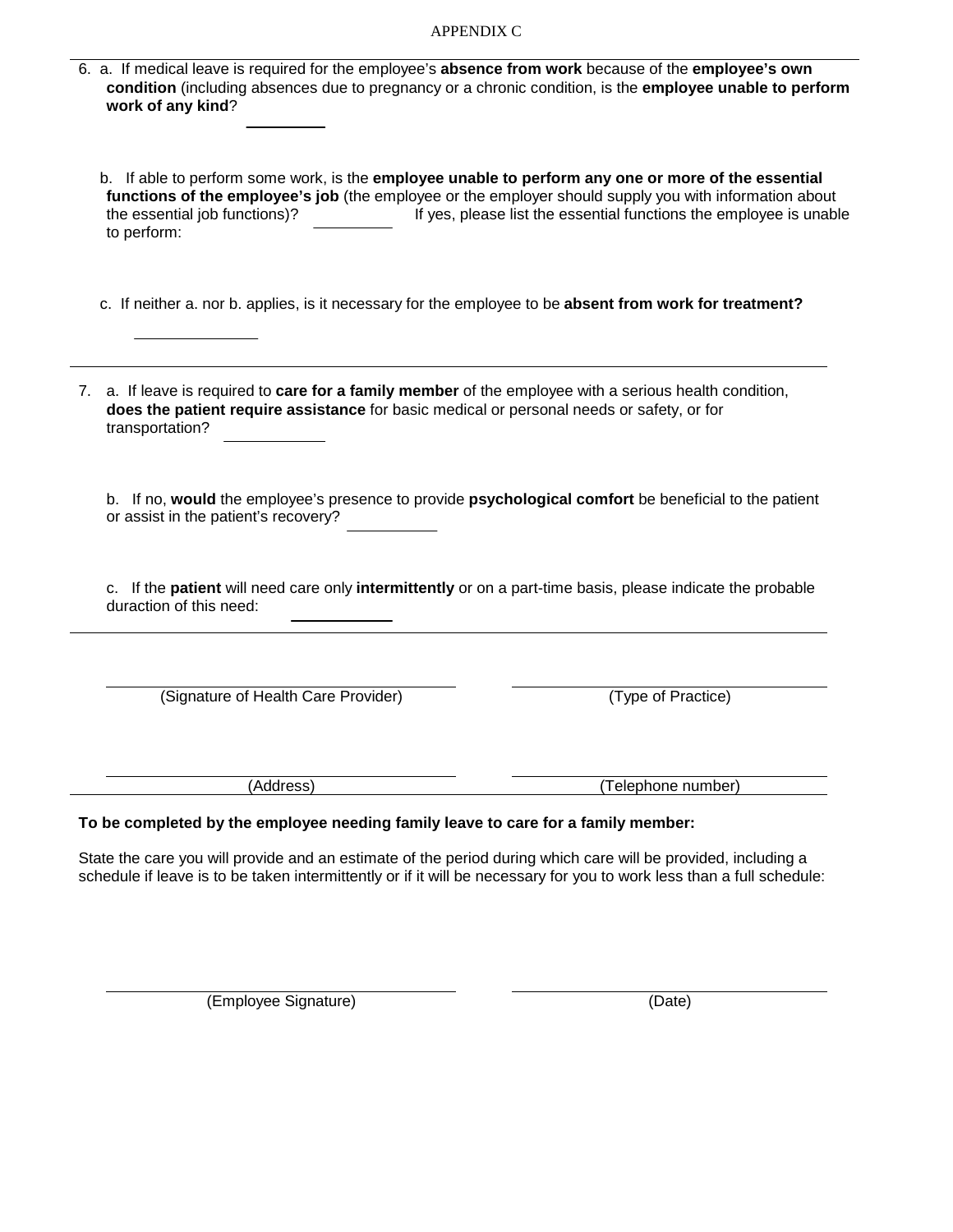#### APPENDIX C

A **"Serious Health Condition"** means an illness, injury, impairment, or physical or mental condition that involves one of the following:

1. Hospital Care

**Inpatient care** (i.e., an overnight stay) in a hospital, hospice, or residential medical care facility, including any period of incapacity<sup>2</sup> or subsequent treatment in connection with or consequent to such inpatient care.

- 2. Absence Plus Treatment
- (a) A period of incapacity<sup>2</sup> of more than three consecutive calendar days (including any subsequent treatment or period of incapacity<sup>2</sup> relating to the same condition), that also involves
- **(1) Treatment<sup>3</sup> two or more times** by a health care provider, by a nurse or physician's assistant under direct supervision of a health care provider, or by a provider of health care services (e.g., physical therapist) under orders of, or on referral by, a health care provider; or
	- **(2) Treatment** by a health care provider on **at least one occasion** which results in **a regimen of**  continuing treatment<sup>4</sup> under the supervision of the health care provider.

#### 3. Pregnancy

l

Any period of incapacity due to **pregnancy**, or for **prenatal care**.

4. Chronic Conditions Requiring Treatments

#### **A chronic condition which:**

- (1) Requires **periodic visits** for treatment by a health care provider, or by a nurse or physician's assistant under direct supervision of a health care provider;
- (2) Continues over an **extended period of time** (including recurring episodes of a single underlying condition); and
- (3) May cause **episodic** rather than a continuing period of incapacity<sup>2</sup> (e.g., asthma, diabetes, epilepsy, etc.).
- 5. Permanent/Long-Term Conditions Requiring Supervision

A period of *incapacity<sup>2</sup>* which is **permanent or long-term** due to a condition for which treatment may not be effective. The employee or family member must **be under the continuous supervision of, but need not be receiving active treatment by, a health care provider**. Examples include Alzheimer's, a severe stroke, or the terminal stages of a disease.

#### 6. Multiple Treatments (Non-Chronic conditions)

Any period of absence to receive **multiple treatments** (including any period of recovery therefrom) by a health care provider or by a provider of health care services under orders of, or on referral by, a health care provider, either for **restorative surgery** after an accident or other injury, **or** for a condition **that would likely result in a period of**  incapacity<sup>2</sup> of more than three consecutive calendar days in the absence of medical intervention or **treatment**, such as cancer (chemotherapy, radiation, etc.), severe arthritis (physical therapy), kidney disease (dialysis).

 $3$  Treatment includes examinations to determine if a serious health condition exists and evaluations of the condition. Treatment does not include routine physical examinations, eye examinations, or dental examinations.

<sup>4</sup> A regimen of continuing treatment includes, for example, a course of prescription medication

<sup>(</sup>e.g., an antibiotic) or therapy requiring special equipment to resolve or alleviate the health condition. A regimen of treatment does not include the taking of over-the-counter medications such as aspirin, antihistamines, or salves; or bedrest, drinking fluids, exercise, and other similar activities that can be initiated without a visit to a health care provider.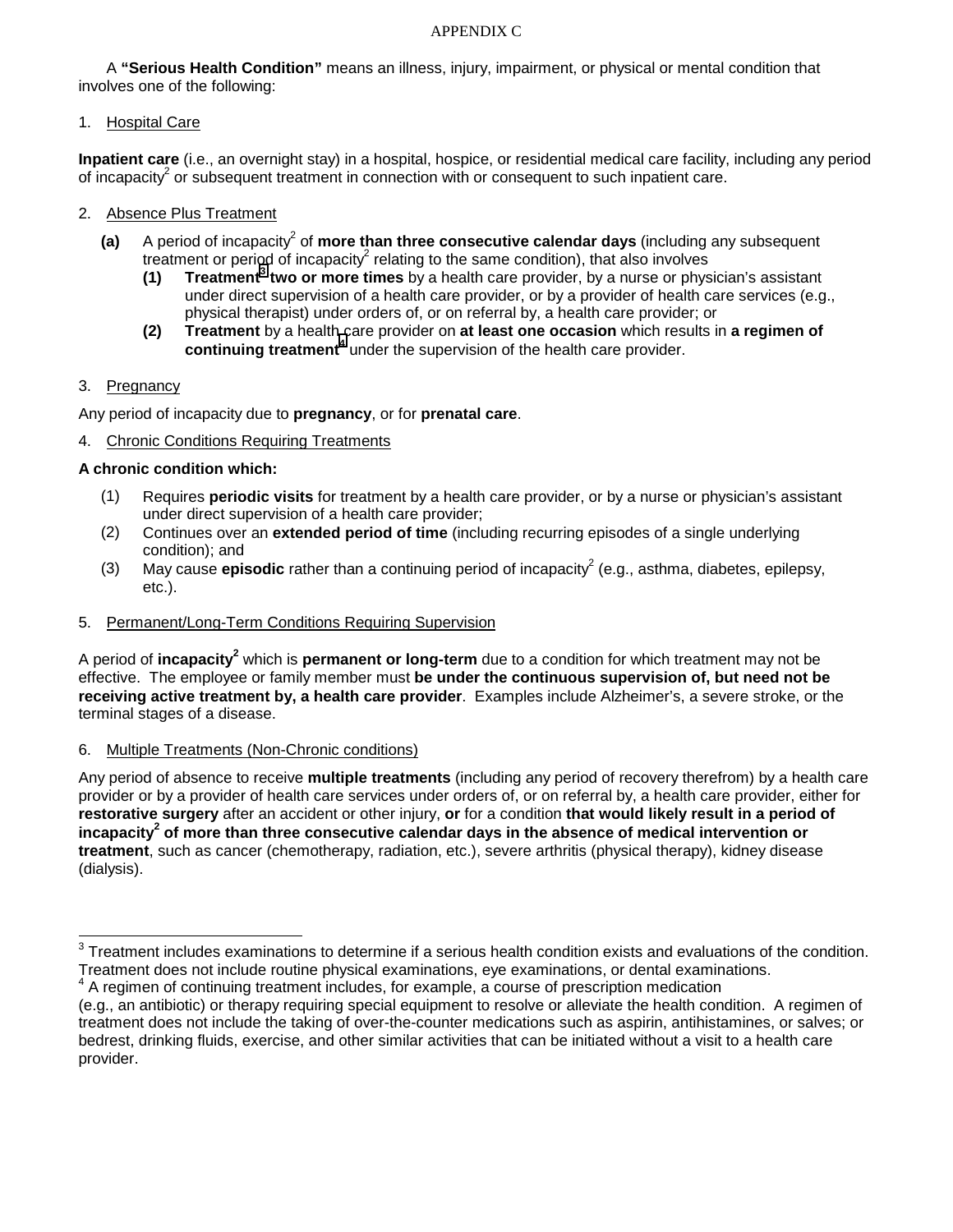#### APPENDIX D

#### DEPARTMENT OF GENERAL SERVICES

#### Notice-Request Family and Medical Leave Act/California Family Rights Act (FMLA/CFRA) Leave

*Attendance Clerk Route completed form to your Personnel Transaction Specialist* 

Notice-Supervisor complete lines 1,3,4,5, and 6 Request-Employee complete lines 2,4,5, and 6

- 1. Supervisor notice employee of designation of FMLA/CFRA LEAVE Date \_\_\_\_\_\_\_\_\_\_
- 2. Employee request FMLA/CFRA LEAVE Date\_\_\_\_\_\_\_\_\_\_
- 3. Supervisor response to employee request Date\_\_\_\_\_\_\_\_\_\_\_
- 4. Employee Name
- 5. Employee Position Number
- 6. Employee Social Security Number\_\_\_\_\_\_\_\_\_\_\_providing this number is voluntary in accordance with the Privacy Act of 1974 (PS93-579)

THE DEPARTMENT ALLOWS ELIGIBLE EMPLOYEES TO TAKE UP TO TWELVE (12) WORKWEEKS OF PAID/UNPAID FMLA/CFRA LEAVE DUE TO: Notice-Supervisor complete, Request-Employee complete

- \_\_\_\_\_\_\_\_\_\_The birth of the employee's child, or the placement of a child with the employee for adoption or foster care;
- A serious health condition that makes employee unable to perform the essential functions of his or her job;
	- A serious health condition affecting the employee's
- spouse,
- \_\_\_\_\_\_\_\_\_\_child,

\_\_\_\_\_\_\_\_\_\_

parent, for which the employee is needed to provide care.

Employee Eligibility Supervisor complete

Employee is eligible, Notice-Request-for FMLA/CFRA leave is provisionally granted

\_\_\_\_\_\_\_\_\_\_\_\_\_\_\_\_\_\_\_\_\_\_\_\_\_\_\_\_\_\_\_\_\_\_\_\_\_\_\_\_\_\_\_\_\_\_\_\_\_\_\_\_\_\_\_\_\_\_\_\_\_\_\_\_\_

\_\_\_\_\_\_\_\_\_\_\_\_\_\_\_\_\_\_\_\_\_\_\_\_\_\_\_\_\_\_\_\_\_\_\_\_\_\_\_\_\_\_\_\_\_\_\_\_\_\_\_\_\_\_\_\_\_\_\_\_\_\_\_\_\_

Employee is not eligible, Request for FMLA/CFRA leave is denied\_\_\_\_\_\_\_\_\_\_ Reason for denial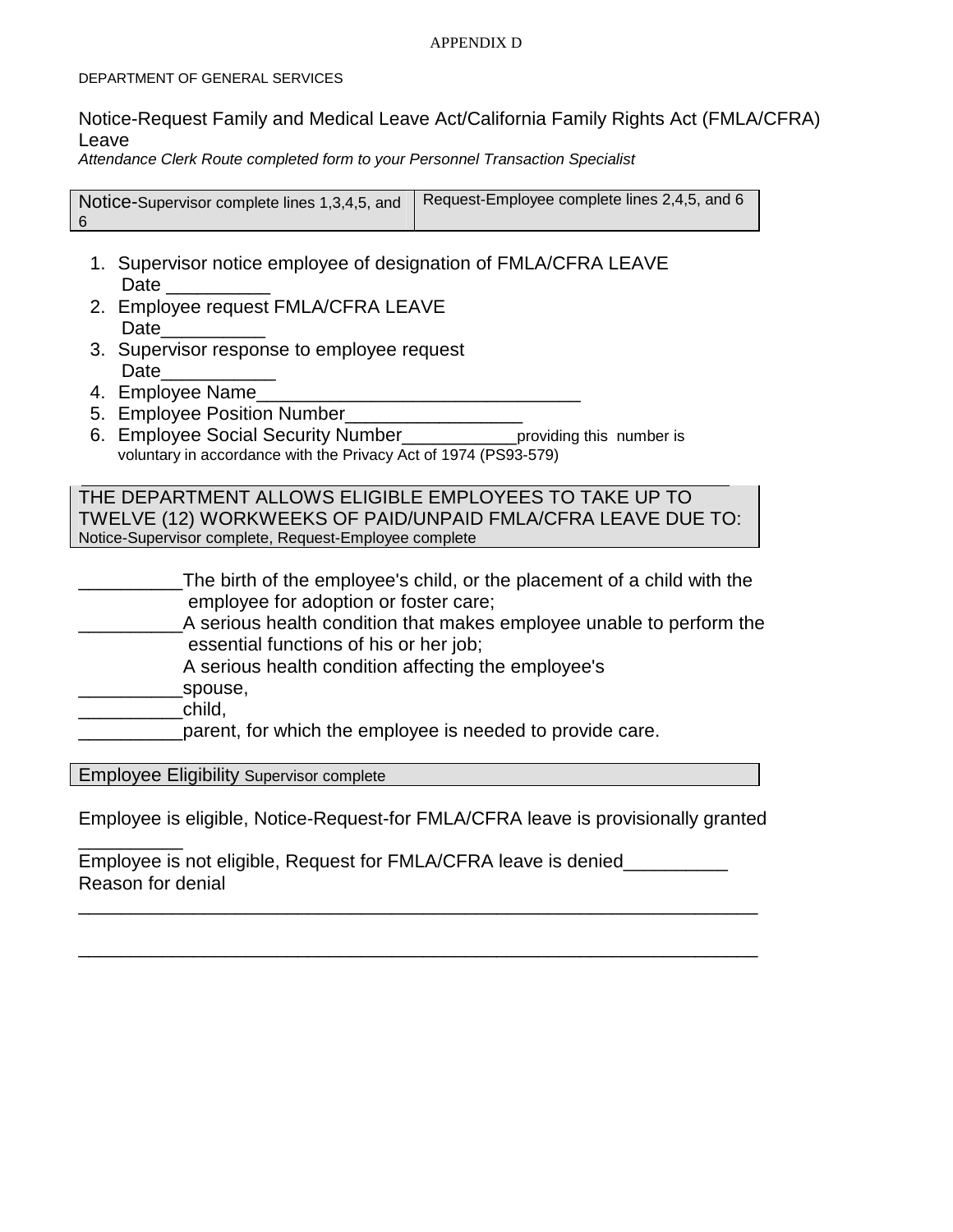#### LEAVE REQUEST DATES Notice-Supervisor complete, Request-Employee complete

FMLA/CFRA leave beginning date \_\_\_\_\_\_\_\_\_FMLA/CFRA leave ending date FMLA/CFRA incremental or reduced schedule Total unpaid FMLA/CFRA leave requested \_\_\_\_\_\_\_\_\_Total paid FMLA/CFRA leave requested

PAYMENT OF BENEFITS DURING UNPAID FMLA/CFRA LEAVE Notice-Supervisor complete, Request-Employee complete

Health Plan

Dental Plan

\_\_\_\_\_\_\_\_\_Vision Plan

\_\_\_\_\_\_\_\_\_No continuation of benefits is requested

I understand that by electing to continue these benefits during my unpaid FMLA/CFRA leave, I am assuming responsibility for the agency collection accounts receivable that will be established to pay for any portion of premium payments normally paid by me to maintain such coverage. I further acknowledge that should I fail to return to work or return to work for less than thirty (30) days, following my FMLA/CFRA leave, for a reason other than (1) the continuation, recurrence, or the onset of a serious health condition, affecting either myself or eligible family member, which would otherwise entitle me to FMLA/CFRA leave; (2) retirement, (3) or other circumstances beyond my control, I may be required to reimburse the Department for its share of health insurance premiums paid during my FMLA/CFRA leave.

WHEN EMPLOYEES WILL BE REQUIRED TO PROVIDE MEDICAL INFORMATION

Supervisor check applicable line on items 1-5

1. The Department will allow eligible employees who have a qualified FMLA/CFRA reason to use up to twelve (12) workweeks of paid accrued leave, e.g. annual, personal leave, sick leave and vacation, under the guidelines of the FMLA/CFRA. Until such certification is provided, the paid leave will be provisionally counted as FMLA/CFRA leave. Employees must provide medical certification (*FMLA/CFRA Med-Cert)* from their health provider within fifteen (15) days of the leave request. Failure to provide this certification within fifteen (15) days of the leave request may result in the employee being unable to use accrued leave under the guidelines of the FMLA/CFRA.

Must provide \_\_\_\_\_\_\_\_\_Non-applicable\_\_\_\_\_\_\_\_\_

2. The Department will allow eligible employees who have a qualified FMLA/CFRA reason, to use up to twelve (12) workweeks of unpaid job-protected leave with employer-paid health, dental, and vision benefits. Employees must provide medical certification (*FMLA/CFRA Med-Cert*) from their health care provider within fifteen days. Until such certification is provided, the unpaid leave will be provisionally counted as FMLA/CFRA leave. Failure to provide this certification within fifteen (15) days of the leave request may result in denial of the FMLA/CFRA leave.

Must provide **Non-applicable**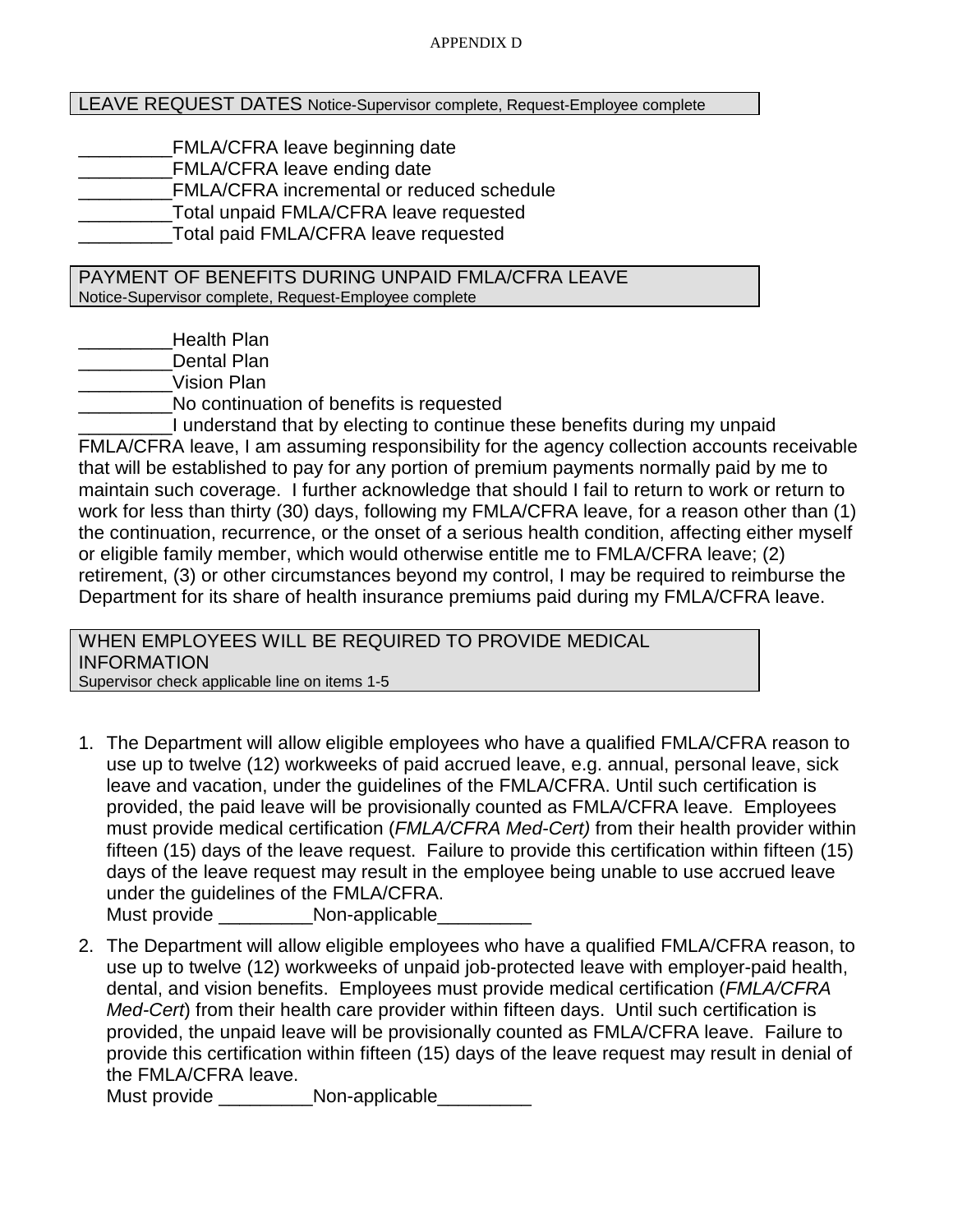#### APPENDIX D

3. The Department may, at its expense, obtain a second medical opinion of the employee's medical certification. If the first and second opinions differ, the Department may, at its expense, obtain a third opinion from a health care provider jointly selected by the employee and employer. The third opinion is binding. Upon request of the employee, the Department will furnish the employee with copies of any additional medical opinions. The Department will reimburse employees for out-of-pocket travel expenses incurred to obtain second or third opinions.

Must provide **Non-applicable** 

- 4. If an employee requests additional time beyond that which was originally estimated for the employee's FMLA/CFRA leave, re-certification may be required. Re-certification may also be required if the Department receives information that causes it to question the stated reason for the absence. Failure to submit required re-certification may result in termination of the leave. No second or third opinion will be allowed on re-certifications. Must provide \_\_\_\_\_\_\_\_\_\_Non-applicable\_\_\_\_\_\_\_
- 5. When the employee returns to work at the conclusion of FMLA/CFRA leave taken for their own serious illness, they will be required to furnish their supervisor with a note from their health care provider releasing the employee to work. No second or third opinion will be allowed on releases to resume work. However, a health care provider employed by the Department may contact the employee's health care provider, with the employee's permission, for purposes of clarification of the employee's fitness to return to work. The employee's return to work will not be delayed by this contact. Must provide \_\_\_\_\_\_\_\_\_\_\_\_\_Non-applicable\_\_\_\_\_\_\_\_\_\_\_\_

Periodic Reporting of Condition Supervisor check applicable line

Employees on a FMLA/CFRA leave that does not have a stated amount of time, may be asked to periodically, no more often than every thirty (30) days, report on their status and intent to return to work.

Must provide \_\_\_\_\_\_\_\_\_\_Non-applicable\_\_\_\_\_\_\_\_\_

Employee's Signature Date Supervisor's Signature Date

\_\_\_\_\_\_\_\_\_\_\_\_\_\_\_\_\_\_\_\_\_\_\_\_\_\_\_\_\_\_\_\_\_\_ **\_\_\_\_\_\_\_\_\_\_\_\_\_\_\_\_\_\_\_\_\_\_\_\_\_\_\_\_\_\_\_\_\_\_** 

(Employee's signature not required)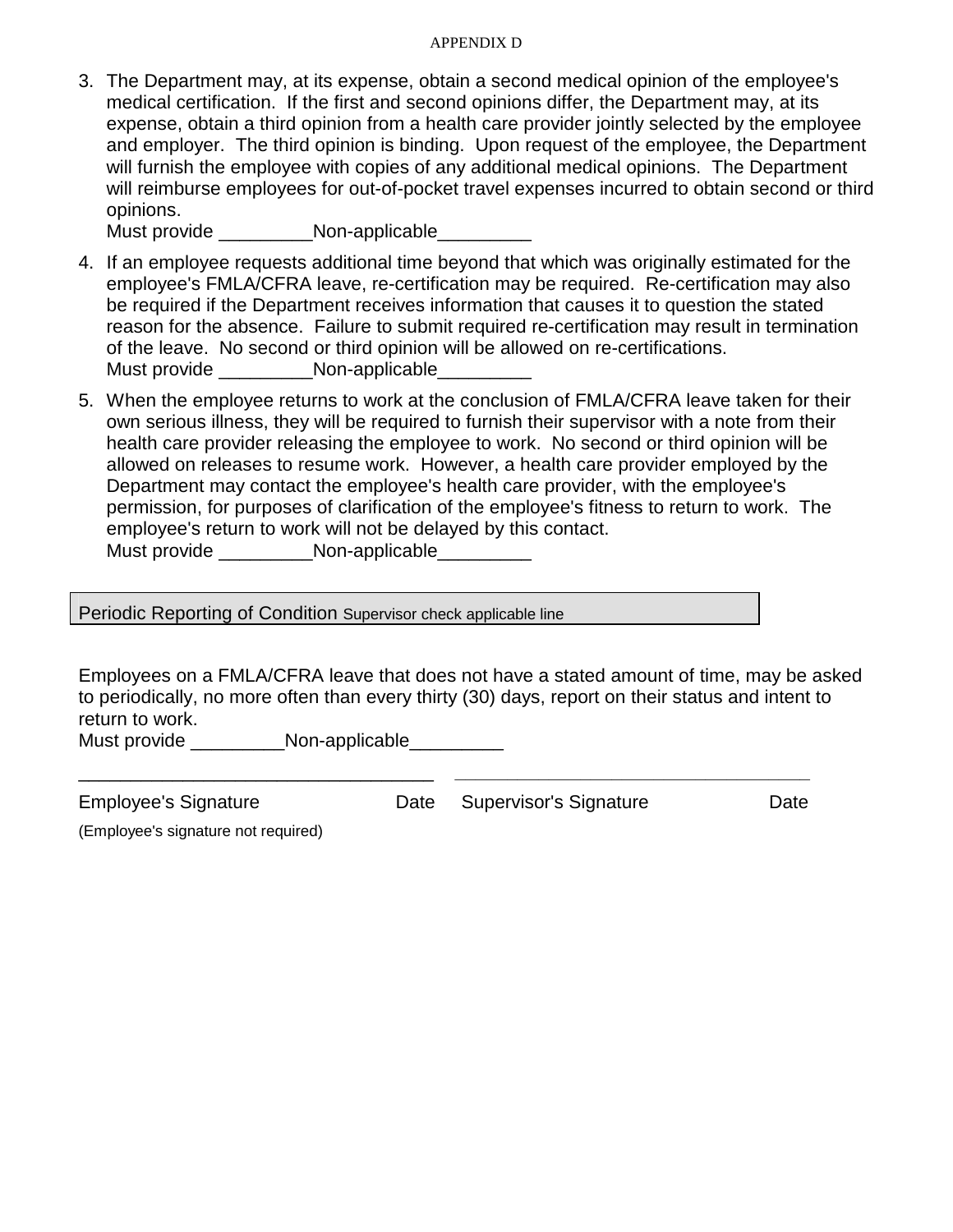#### APPENDIX E

## *PROJECT ACCOUNTING AND LEAVE SYSTEM (PAL) FMLA/CFRA ALIASES*

| <b>ALIAS</b>       | <b>ALIAS DESCRIPTION</b>                                  |
|--------------------|-----------------------------------------------------------|
| AL-S-FMLA          | Annual Leave In Lieu of Sick - FMLA                       |
| AL-SF-FMLA         | Annual Leave In Lieu of Family Sick - FMLA                |
| <b>ALX-FMLA</b>    | Annual Leave Pending WC Benefits - FMLA                   |
| <b>ITO-S-FMLA</b>  | Holiday Informal Time Off In Lieu of Sick - FMLA          |
| <b>ITO-SF-FMLA</b> | Holiday Informal Time Off In Lieu of Family Sick - FMLA   |
| <b>ITOX-FMLA</b>   | Holiday Informal Time Off Pending WC Benefits - FMLA      |
| L-FMLA             | Informal Leave Granted - FMLA                             |
| LX-FMLA            | Dock Pending WC Benefits - FMLA                           |
| <b>PH-S-FMLA</b>   | Personal Holiday In Lieu of Sick - FMLA                   |
| PH-SF-FMLA         | Personal Holiday In Lieu of Family Sick - FMLA            |
| PHX-FMLA           | Personal Holiday Pending WC Benefits - FMLA               |
| <b>PL-S-FMLA</b>   | Personal Leave In Lieu of Sick - FMLA                     |
| <b>PL-SF-FMLA</b>  | Personal Leave In Lieu of Family Sick - FMLA              |
| <b>PLX-FMLA</b>    | Personal Leave Pending WC Benefits                        |
| S-FMLA             | Sick Leave - Self - FMLA                                  |
| <b>SF-FMLA</b>     | Sick Leave - Family Sick - FMLA                           |
| <b>SX-FMLA</b>     | Sick Leave Pending WC Benefits - FMLA                     |
| <b>TE-S-FMLA</b>   | Excess Hours In Lieu of Sick - FMLA                       |
| <b>TE-SF-FMLA</b>  | Excess Hours in Lieu of Family Sick - FMLA                |
| <b>TH-S-FMLA</b>   | Holiday Credit In Lieu of Sick - FMLA                     |
| TH-SF-FMLA         | Holiday Credit in Lieu of Family Sick - FMLA              |
| THX-FMLA           | <b>Holiday Credit Pending WC Benefits</b>                 |
| <b>TO-S-FMLA</b>   | Compensating Time Off (CTO) In Lieu of Sick - FMLA        |
| <b>TO-SF-FMLA</b>  | Compensating Time Off (CTO) In Lieu of Family Sick - FMLA |
| <b>TOX-FMLA</b>    | Compensating Time Off (CTO) Pending WC Benefits           |
| V-S-FMLA           | Vacation In Lieu of Sick - FMLA                           |
| V-SF-FMLA          | Vacation In Lieu of Family Sick - FMLA                    |
| <b>VX-FMLA</b>     | Vacation Pending WC Benefits                              |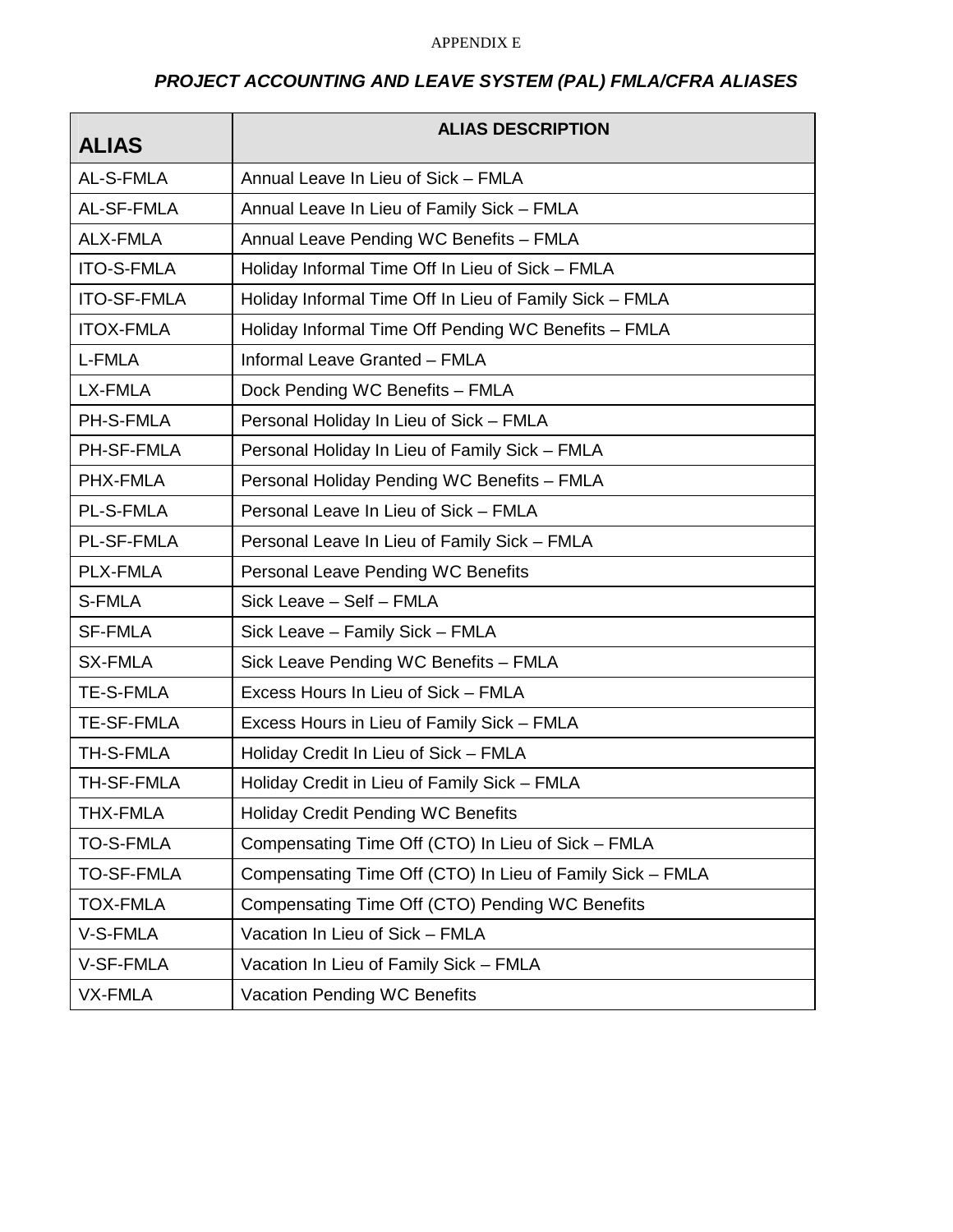#### APPENDIX F

#### **THE FAMILY AND MEDICAL LEAVE ACT OF 1993**

Fact Sheet - Information Provided by the U.S. Department Of Labor

The U.S. Department of Labor's Employment Standards Administration, Wage and Hour Division, administers and enforces the Family and Medical Leave Act (FMLA) for all private, state and local government employees, and some federal employees. Most Federal and certain congressional employees are also covered by the law and are subject to the jurisdiction of the U.S. Office of Personnel Management or the Congress.

FMLA became effective on August 5, 1993, for most employers. If a collective bargaining agreement (GSA) was in effect on that date, FMLA became effective on the expiration date of the GSA or February 5, *1994,* whichever was earlier.

FMLA entitle eligible employees to take up to 12 weeks of unpaid, job-protected leave in a 12-month period for specified family and medical reasons. The employer may elect to use the calendar year, a fixed 12-month leave or fiscal year, or a 12-month period prior to or after the commencement of leave as the 12 month period.

The law contains provisions on employer coverage; employee eligibility for the law's benefits; entitlement to leave, maintenance of health benefits during leave, and job restoration after leave; notice and certification of the need for FMLA leave; and, protection for employees who request or take FMLA leave. The law also requires employers to keep certain records.

#### **EMPLOYER COVERAGE**

FMLA applies to all;

• public agencies, including state, local and federal employers, local education agencies (schools), and

• private-sector employers who employed 50 or more employees in 20 or more workweeks in the current or preceding calendar year and who are engaged in commerce or in any industry or activity affecting commerce including joint employers and successors of covered employers.

#### **EMPLOYEE ELIGIBILITY**

To be eligible for FMLA benefits, an employee must:

- (1) work for a covered employer;
- (2) have worked for the employer for a total of 12 months;
- (3) have worked at least 1250 hours over the previous 12 months; and
- (4) work at a location in the United States or in any territory or possession of the United States where at least 50 employees are employed by the employer within 75 miles.

#### **LEAVE ENTITLEMENT**

A covered employer must grant an eligible employee up to a total of 12 workweeks of unpaid leave during any 12-month period for one or more of the following reasons:

• for the birth and care of the newborn child of the employee;

• for placement with he employee of a son or daughter for adoption or foster care;

• to care for an immediate family member (spouse, child, or parent) with a serious health condition; or

• to take medical leave when the employee is unable to work because of a serious health condition.

Spouses employed by the same employer are jointly entitle to a combined total of 12 workweeks of family leave for the birth and care of the newborn child, for placement of a child for adoption or foster care, and to are for a parent who has a serious health condition.

Leave for birth and care, or placement for adoption or foster care must conclude within 12 months of the birth or placement.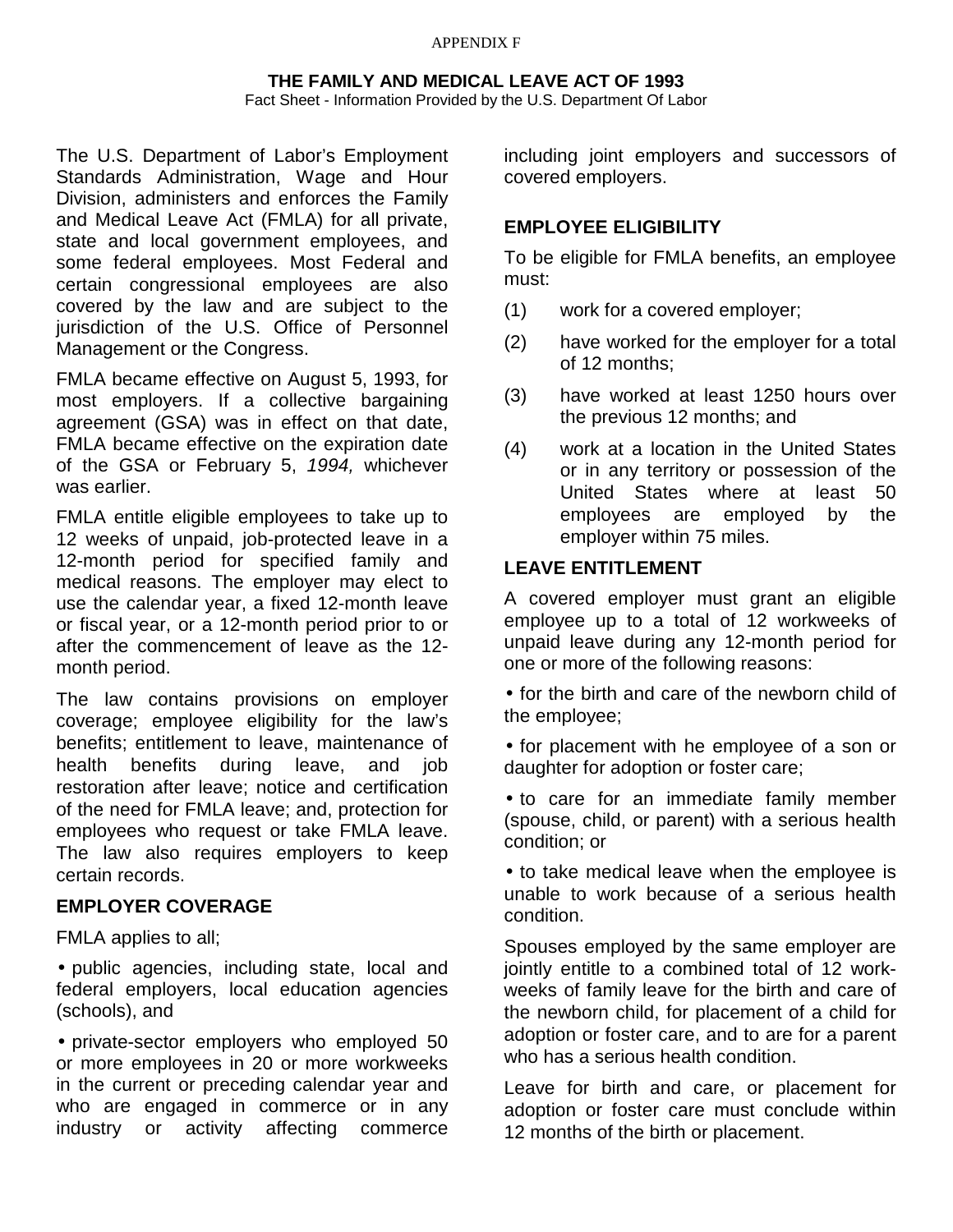Under some circumstances, employees may take FMLA leave intermittently — which means taking leave in blocks of time, or by reducing their normal weekly or daily work schedule.

• If FMLA leave is for birth and care or placement for adoption or foster care, use of intermittent leave is subject to the employer's approval.

• FMLA leave may be taken intermittently whenever medically necessary to care for a seriously ill family member, or because the employee is seriously ill and unable to work.

Also, subject to certain conditions, employees or employers may choose to use accrued paid leave (such as sick or vacation leave) to cover some or all of the FMLA leave.

The employer is responsible for designating if an employee's use of paid leave counts as FMLA leave, based on information from the employee.

"Serious health condition" means an illness, or mental injury, impairment, or physical condition that involves either

• Any period of incapacity or treatment connected with inpatient care (i.e., an overnight stay) in a hospital, hospice, or residential medical-care facility, and any period~ of incapacity or subsequent treatment in connection with such inpatient care; or

• Continuing treatment by a health care provider which includes any period of incapacity (i.e., inability to work, attend school or perform other regular daily activities) due to:

(1) A health condition (including treatment therefor, or recovery therefrom) lasting more than three consecutive days, and any subsequent treatment or period of incapacity relating to the same condition, that also includes:

• treatment two or more times by or under the supervision of a health care provider; or

• one treatment by a health care provider with a continuing regimen of treatment; or

(2) Pregnancy or prenatal care. A visit to the health care provider is not necessary for each absence; or

(3) A chronic serious health condition which continues over an extended period of time, requires periodic visits to a health care provider, and may involve occasional episodes of incapacity (e.g., asthma, diabetes). A visit to a health care provider is not necessary for each absence; or

(4) A permanent or long-term condition for which treatment may not be effective (e.g., Alzheimer's, a severe stroke, terminal cancer). Only supervision by a health are provider is required, rather than active treatment; or

(5) Any absences to receive multiple treatments of restorative surgery or for a condition which would likely result in a period of incapacity of more than three days if not treated (e.g., chemotherapy or radiation treatment for cancer).

"Health care provider" means:

• Doctors of medicine or osteopathy authorized to practice medicine or surgery by the state in which the doctors practice; or

• Podiatrist, dentists, clinical psychologists, optometrists and chiropractors (limited to manual manipulation of the spine to correct a subluxation as demonstrated by X-ray to exist) authorized to practice, and performing within the scope of their practice, under state law; or

• Nurse practitioners, nurse-midwives and clinical social workers authorized to practice, and performing within the scope of their practice, as defined under state law; or

• Christian Science practitioners listed with the First Church of Christ, Scientist in Boston, Massachusetts; or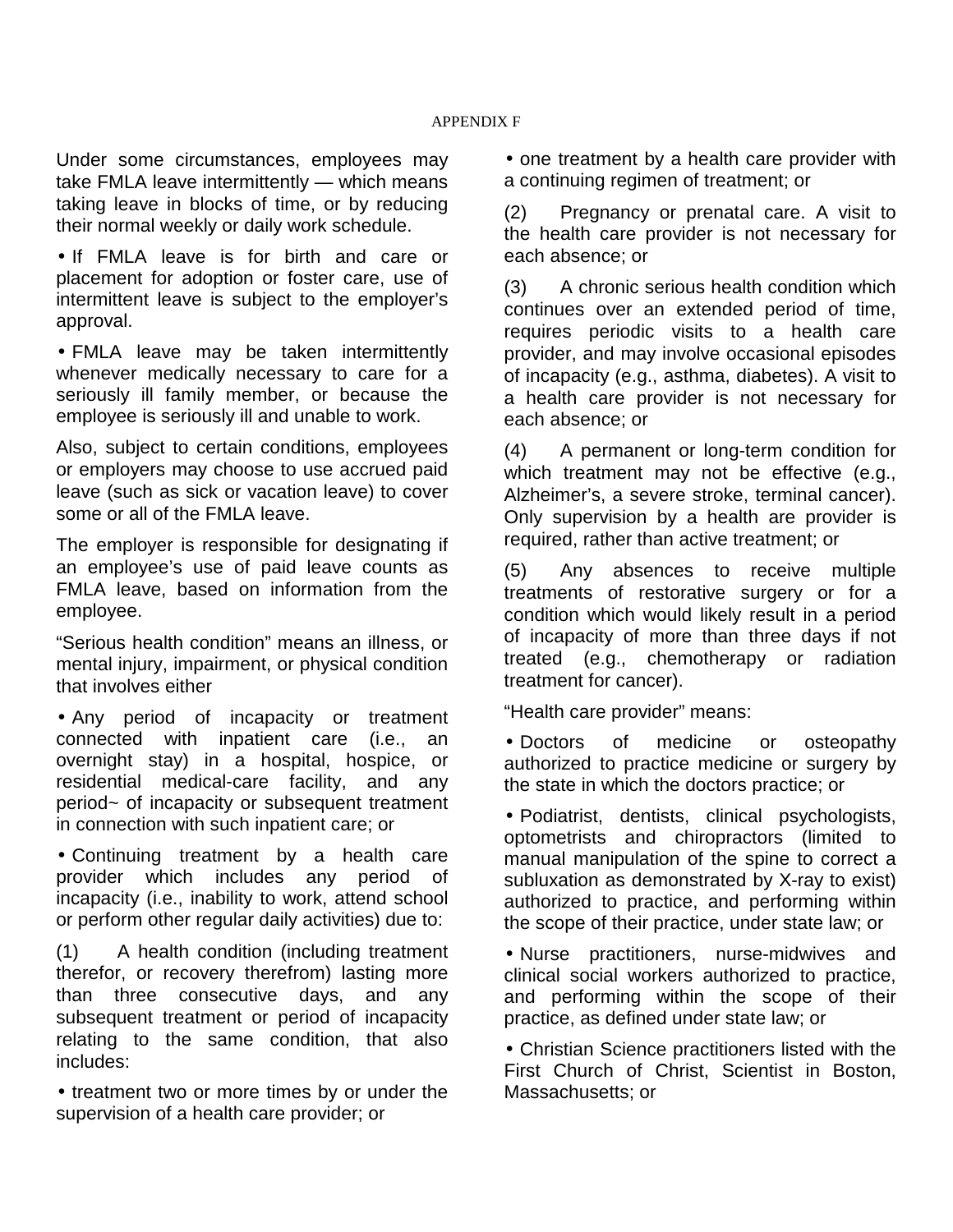• any health care provider recognized by the employer or the employer's group health plan benefits manager.

#### **MAINTENANCE OF HEALTH BENEFITS**

A covered employer is required to maintain group health insurance coverage for a employee on FMLA leave whenever such insurance was provided before the leave was taken and on the same terms as if the employee had continued to work. If applicable, arrangements will need to be made for employees to pay their share of health insurance premiums while on leave.

In some instances, the employer may recover premiums it paid to maintain health coverage for an employee who fails to return to work from FMLA leave.

#### **JOB RESTORATION**

Upon return from FMLA leave, an employee must be restored to the employee's original job, or to an equivalent job with equivalent pay, benefits, and other terms and condition of employment.

In addition, an employee's use of FMLA leave cannot result in the loss of any employment benefit that the employee earned or was entitled to before using FMLA leave, nor be counted against the employee under a "no fault" attendance policy.

Under specified and limited circumstances where restoration to employment will cause substantial and grievous economic injury to its operations, an employer may refuse to reinstate certain highly-paid "key' employees after using FMLA leave during which health coverage was maintained. In order to do so, the employer must:

• notify the employee of his/her key status as an employee in response to the notice of intent to take FMLA leave;

• notify the employee as soon as the employer decides it will deny job restoration, and explain the reasons for this decision;

• offer the employee a reasonable opportunity to return to work from FMLA leave after giving this notice; and

• make a final determination as to whether reinstatement will be denied at the end of the leave period if the employee then requests restoration.

A "key" employee is a salaried "eligible" employee who is among the highest paid ten percent of employees within 75 miles of the work site.

#### **NOTICE AND CERTIFICATION**

Employees seeking to use FMLA leave are required to provide 30-day advance notice of the need to take FMLA leave when the need is foreseeable and such notice is practicable.

Employers may also require employees to provide:

• medical certification supporting the need for leave due to a serious health condition affecting the employee or an immediate family member,

• second or third medical opinions (at the employers expense and periodic recertification; and

• periodic reports during FMLA leave regarding the employee's status and intent to return to work.

When intermittent leave is needed to care for an immediate family member or the employee's own illness, and is for planned medical treatment, the employee must try to schedule treatment so as not to unduly disrupt the employers operation.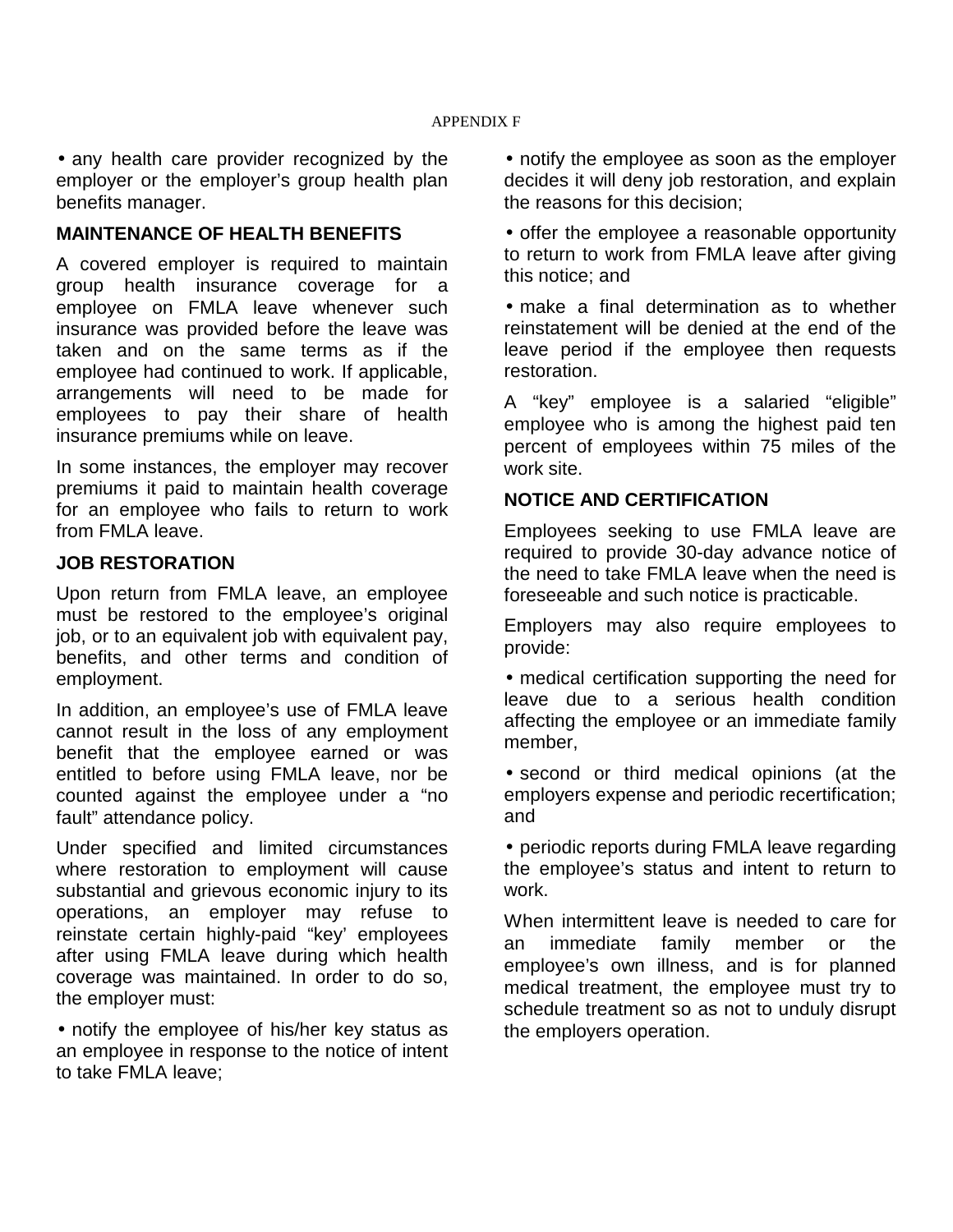Covered employers must post a notice approved by the Secretary of Labor explaining rights and responsibilities under FMLA. An employer that willfully violates this posting requirement may be subject to a fine of up to \$100 for each separate offense.

Also, covered employers must inform employees of their rights and responsibilities under FMLA, including giving specific written information on what is required of the employee and what might happen in certain circumstances, such as if the employee fails to return to work after FMLA leave.

#### **UNLAWFUL ACTS**

It is unlawful for any employer to interfere with, restrain, or deny the exercise of any right provided by FMLA. it is also unlawful for an employer to discharge or discriminate against any individual for opposing any practice, or because of involvement in any proceeding, related to FMLA.

#### **ENFORCEMENT**

The Wage and Hour Division investigates complaints. If violations cannot be satisfactorily resolved, the U.S. Department of Labor may bring action in court to compel compliance. Individuals may also bring a private civil action against an employer for violations.

#### **OTHER PROVISIONS**

Special rules apply to employees of local education agencies. Generally, these rules provide for FMLA leave to be taken in blocks of time when intermittent leave is needed or the leave is required near the end of a school term.

Salaried executive, administrative, and professional employees of covered employers who meet the Fair Labor Standards Act (FLSA) criteria for exemption from minimum wage and overtime under Regulations, 29 CFR Part 541, do not lose their FLSA-exempt status by using any unpaid FMLA leave. This special exception to the "salary basis" requirements for FLSA's

exemption extends only to "eligible" employees' use of leave required by FMLA.

The FMLA does not affect any other federal or state law which prohibits discrimination, nor supersede any state or local law which provides greater family or medical leave protection. Nor does it affect an employer's obligation to provide greater leave rights under a collective bargaining agreement or employment benefit plan. The FMLA also encourages employers to provide more generous leave rights.

#### **FURTHER INFORMATION**

**The final rule implementing FMLA is contained in the January 6, 1995, Federal Register. (An interim final rule was published in the Federal Register on June 4, 1993.) For more information, please contact the nearest office of the Wage and Hour Division, listed in most telephone directories under U.S. Government, Department of Labor, Employment Standards Administration.**